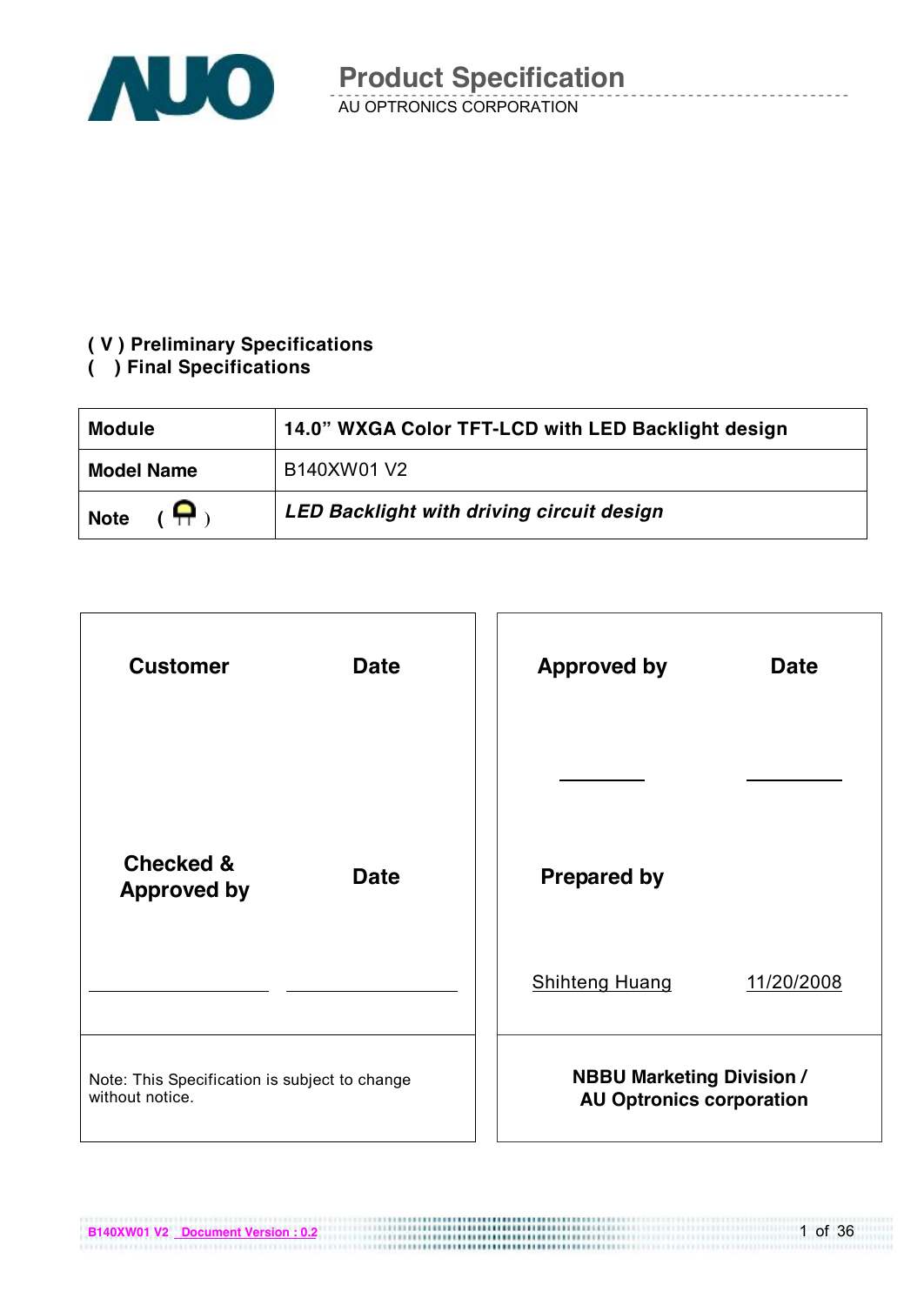

# **Contents**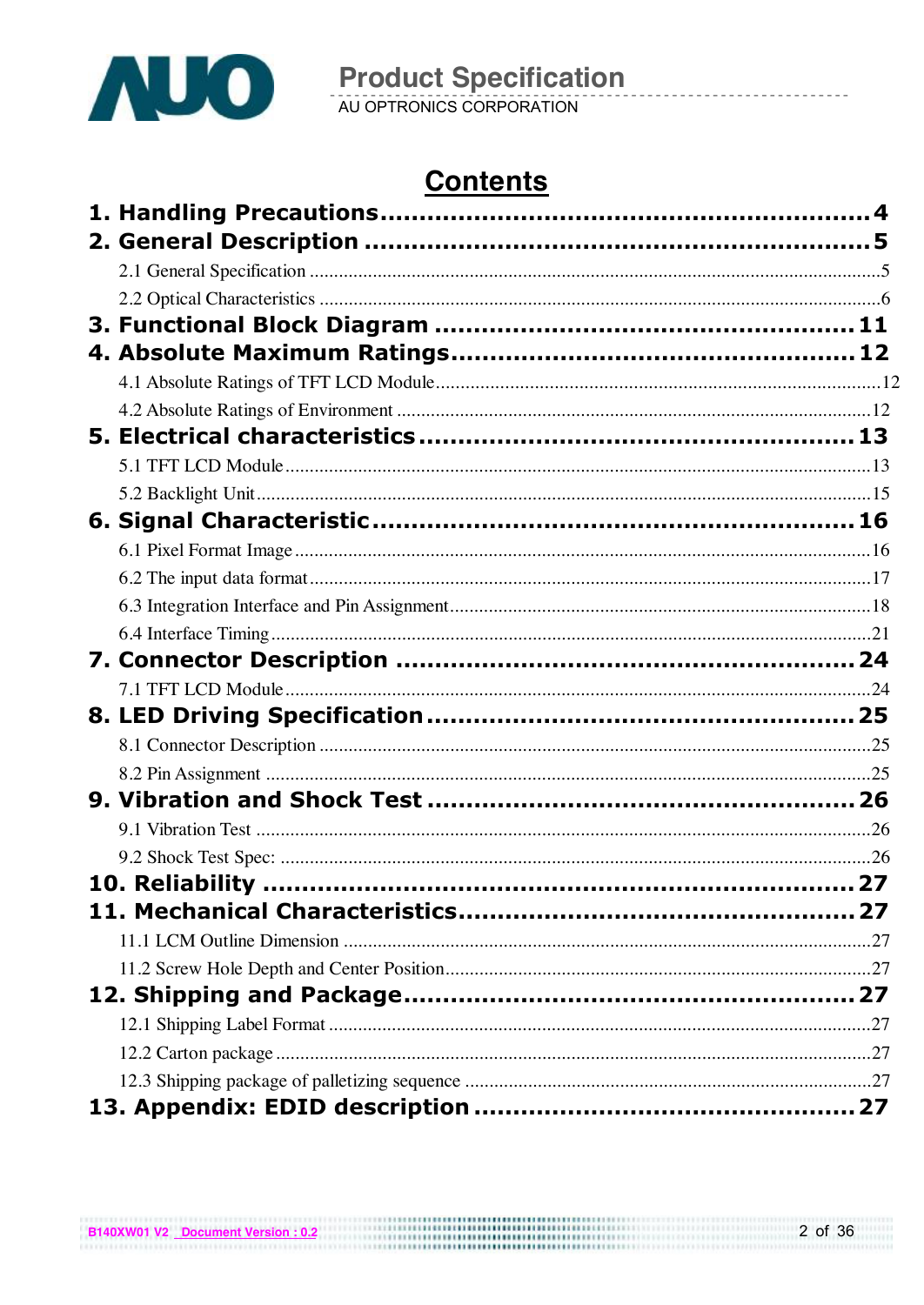

AU OPTRONICS CORPORATION

# **Record of Revision**

|     | <b>Version and Date</b> | Page       | Old description                                             | <b>New Description</b> | <b>Rema</b><br>rk |
|-----|-------------------------|------------|-------------------------------------------------------------|------------------------|-------------------|
| 0.1 | 2008/10/20              | <b>AII</b> | <b>First Edition for Customer</b>                           |                        |                   |
| 0.2 | 2008/11/20              | 118        | Modify LVDS pin1, pin34 description.   Pin1, pin34 for N.C. |                        |                   |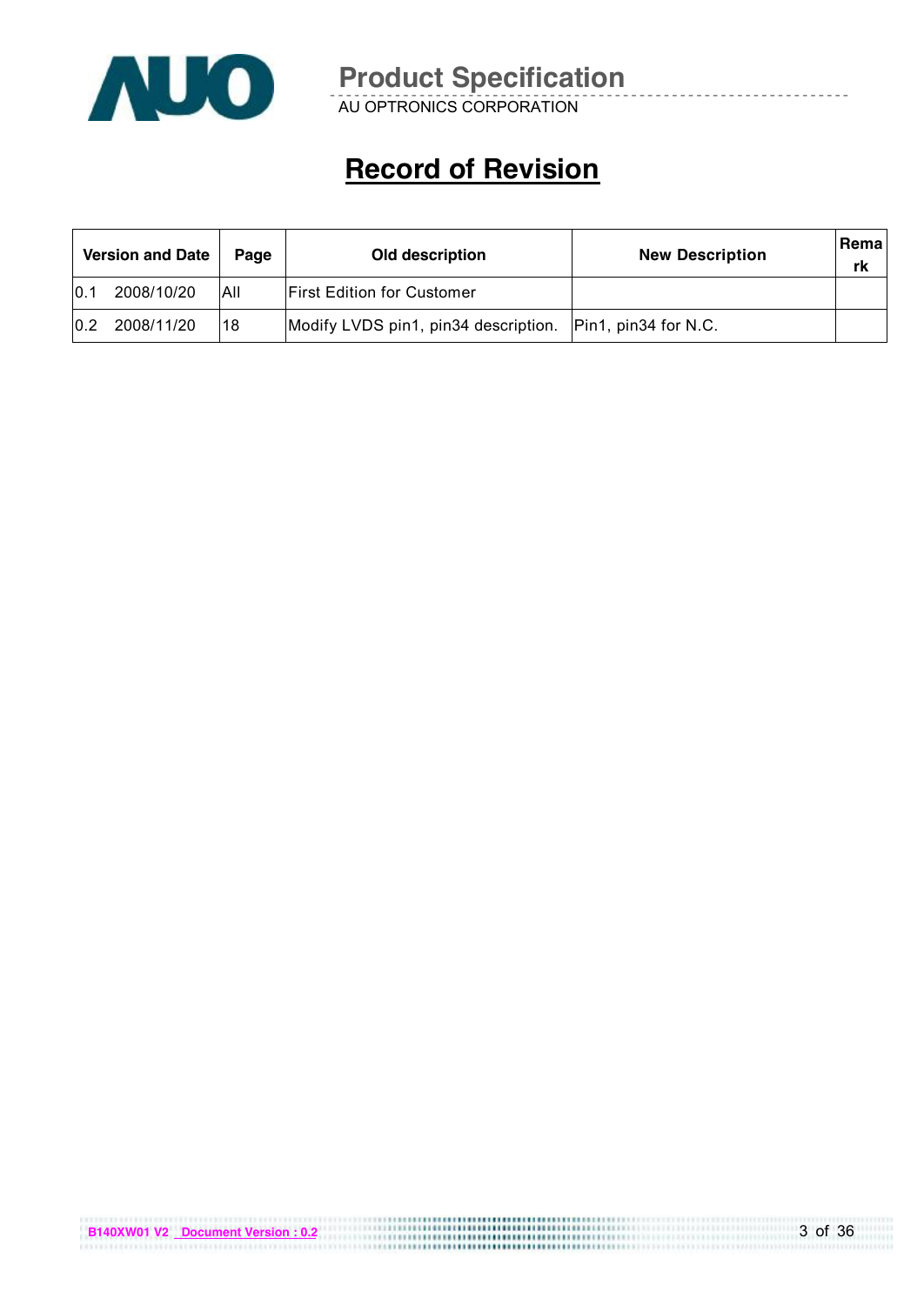

### **1. Handling Precautions**

- 1) Since front polarizer is easily damaged, pay attention not to scratch it.
- 2) Be sure to turn off power supply when inserting or disconnecting from input connector.
- 3) Wipe off water drop immediately. Long contact with water may cause discoloration or spots.
- 4) When the panel surface is soiled, wipe it with absorbent cotton or other soft cloth.
- 5) Since the panel is made of glass, it may break or crack if dropped or bumped on hard surface.
- 6) Since CMOS LSI is used in this module, take care of static electricity and insure human earth when handling.
- 7) Do not open nor modify the Module Assembly.
- 8) Do not press the reflector sheet at the back of the module to any directions.
- 9) At the insertion or removal of the Signal Interface Connector, be sure not to rotate nor tilt the Interface Connector of the TFT Module.
- 11)After installation of the TFT Module into an enclosure (Notebook PC Bezel, for example), do not twist nor bend the TFT Module even momentary. At designing the enclosure, it should be taken into consideration that no bending/twisting forces are applied to the TFT Module from outside. Otherwise the TFT Module may be damaged.
- 12)Small amount of materials having no flammability grade is used in the LCD module. The LCD module should be supplied by power complied with requirements of Limited Power Source (IEC60950 or UL1950), or be applied exemption.
- 13)Disconnecting power supply before handling LCD modules, it can prevent electric shock, DO NOT TOUCH the electrode parts, cables, connectors and LED circuit part of TFT module that a LED light bar build in as a light source of back light unit. It can prevent electrostic breakdown.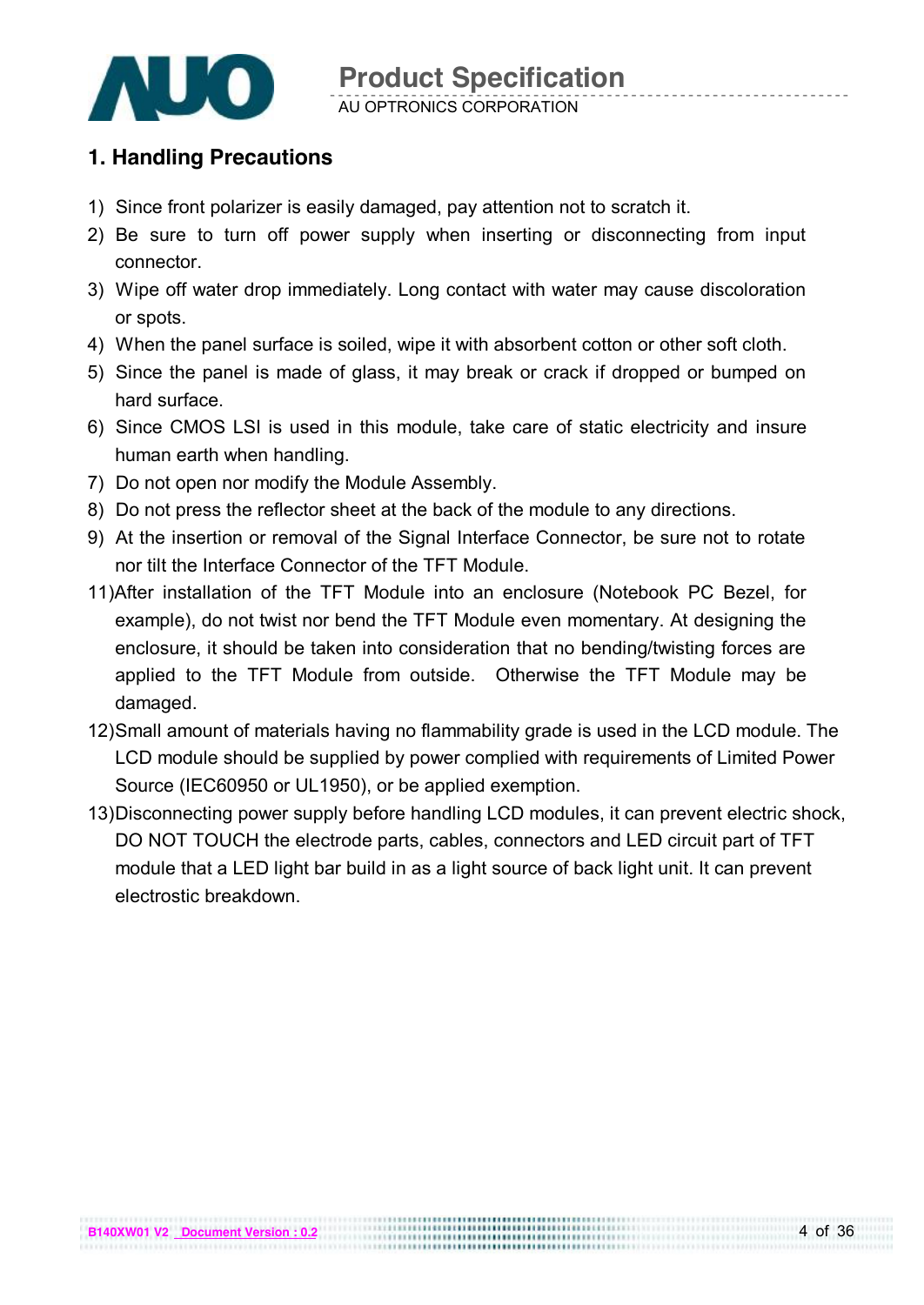

AU OPTRONICS CORPORATION

## **2. General Description**

B140XW01 V2 is a Color Active Matrix Liquid Crystal Display composed of a TFT LCD panel, a driver circuit, and LED backlight system. The screen format is intended to support the HD (1**366**(H) x 768(V)) screen and 262k colors (RGB 6-bits data driver) with LED backlight driving circuit. All input signals are LVDS interface compatible.

B140XW01 V2 is designed for a display unit of notebook style personal computer and industrial machine.

## **2.1 General Specification**

The following items are characteristics summary on the table at 25 ℃ condition:

| <b>Items</b>                                               | <b>Unit</b>            | <b>Specifications</b>                                      |                         |                                        |       |  |
|------------------------------------------------------------|------------------------|------------------------------------------------------------|-------------------------|----------------------------------------|-------|--|
| Screen Diagonal                                            | [mm]                   | 354.95 (14.0W")                                            |                         |                                        |       |  |
| <b>Active Area</b>                                         | [mm]                   | 309.40 X 173.95                                            |                         |                                        |       |  |
| Pixels H x V                                               |                        | 1366x3(RGB) x 768                                          |                         |                                        |       |  |
| <b>Pixel Pitch</b>                                         | [mm]                   | 0.2265X0.2265                                              |                         |                                        |       |  |
| <b>Pixel Format</b>                                        |                        | R.G.B. Vertical Stripe                                     |                         |                                        |       |  |
| <b>Display Mode</b>                                        |                        | <b>Normally White</b>                                      |                         |                                        |       |  |
| White Luminance (ILED=20mA)<br>(Note: ILED is LED current) | $\lceil cd/m^2 \rceil$ | 200 typ. (5 points average)<br>170 min. (5 points average) |                         |                                        |       |  |
| <b>Luminance Uniformity</b>                                |                        | 1.25 max. (5 points)                                       |                         |                                        |       |  |
| <b>Contrast Ratio</b>                                      |                        | 500 typ                                                    |                         |                                        |       |  |
| <b>Response Time</b>                                       | [ms]                   | 8 typ / 12 Max                                             |                         |                                        |       |  |
| Nominal Input Voltage VDD                                  | [Volt]                 | $+3.3$ typ.                                                |                         |                                        |       |  |
| <b>Power Consumption</b>                                   | [Watt]                 |                                                            |                         | 4.8 max. (Include Logic and Blu power) |       |  |
| Weight                                                     | [Grams]                | 350 max.                                                   |                         |                                        |       |  |
| Physical Size without inverter,                            | [mm]                   |                                                            | Min.                    | Typ.                                   | Max.  |  |
| bracket.                                                   |                        | Length                                                     |                         | 323.5                                  | 324   |  |
|                                                            |                        | Width                                                      |                         | 192                                    | 192.5 |  |
|                                                            |                        | <b>Thickness</b>                                           |                         |                                        | 5.2   |  |
| <b>Electrical Interface</b>                                |                        | 1 channel LVDS                                             |                         |                                        |       |  |
| <b>Surface Treatment</b>                                   |                        | Glare, Hardness 3H,                                        |                         |                                        |       |  |
| <b>Support Color</b>                                       |                        |                                                            | 262K colors (RGB 6-bit) |                                        |       |  |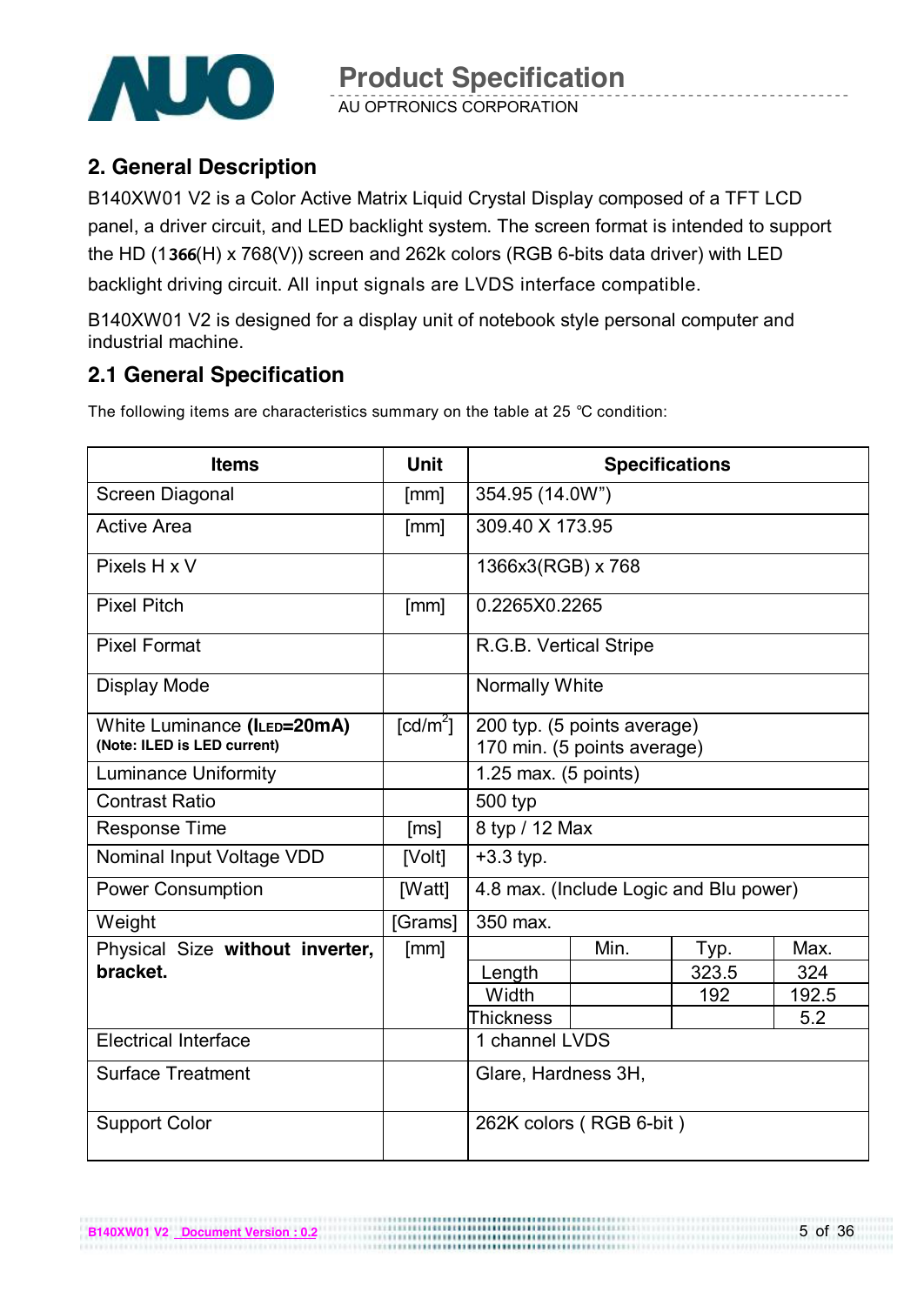

AU OPTRONICS CORPORATION

| <b>Temperature Range</b> |                                |                        |
|--------------------------|--------------------------------|------------------------|
| Operating                | $\mathsf{I}^0$<br>◡            | 0 to $+50$             |
| Storage (Non-Operating)  | $\mathsf{r}^{\mathsf{o}}$<br>◡ | $-20$ to $+60$         |
| <b>RoHS Compliance</b>   |                                | <b>RoHS Compliance</b> |
|                          |                                |                        |

## **2.2 Optical Characteristics**

The optical characteristics are measured under stable conditions at 25℃ (Room Temperature) :

| Item                                    |              | <b>Symbol</b>          | <b>Conditions</b>            | Min.           | Typ.           | Max.           | <b>Unit</b>     | <b>Note</b>    |
|-----------------------------------------|--------------|------------------------|------------------------------|----------------|----------------|----------------|-----------------|----------------|
| <b>White Luminance</b><br>ILED=20mA     |              |                        | 5 points average             | 170            | 200            |                | $\text{cd/m}^2$ | 1, 4,<br>5.    |
| <b>Viewing Angle</b>                    |              | $\theta$ R             | <b>Horizontal</b><br>(Right) | 40             | 45             |                | degre           |                |
|                                         |              | $\theta_L$             | $CR = 10$<br>(Left)          | 40             | 45             |                | $\mathbf e$     |                |
|                                         |              | Ψн                     | <b>Vertical</b><br>(Upper)   | 10             | 15             |                |                 | 4, 9           |
|                                         |              | ΨL                     | $CR = 10$<br>(Lower)         | 30             | 35             |                |                 |                |
| Luminance<br><b>Uniformity</b>          |              | $\delta$ <sub>5P</sub> | <b>5 Points</b>              |                | $\blacksquare$ | 1.25           |                 | 1, 3,<br>4     |
| Luminance<br><b>Uniformity</b>          |              | $\delta$ 13P           | <b>13 Points</b>             | $\blacksquare$ |                | 1.50           |                 | 2, 3,<br>4     |
| <b>Contrast Ratio</b>                   |              | <b>CR</b>              |                              | 400            | 500            | $\blacksquare$ |                 | 4, 6           |
| <b>Cross talk</b>                       |              | $\%$                   |                              |                |                | 4              |                 | 4, 7           |
|                                         |              | $T_{r}$                | <b>Rising</b>                | $\blacksquare$ | <b>TBD</b>     | $\blacksquare$ |                 |                |
| <b>Response Time</b>                    |              | $T_{\rm f}$            | <b>Falling</b>               | $\blacksquare$ | <b>TBD</b>     | $\blacksquare$ | msec            | 4, 8           |
|                                         |              | $T_{\rm RT}$           | <b>Rising + Falling</b>      | $\blacksquare$ | 8              | 12             |                 |                |
|                                         | <b>Red</b>   | <b>Rx</b>              |                              | $\blacksquare$ | <b>TBD</b>     | $\blacksquare$ |                 |                |
|                                         |              | <b>Ry</b>              |                              | $\blacksquare$ | <b>TBD</b>     | $\blacksquare$ |                 |                |
| Green<br>Color /<br><b>Chromaticity</b> |              | Gx                     |                              | $\blacksquare$ | <b>TBD</b>     | $\blacksquare$ |                 |                |
|                                         |              | Gy                     |                              | $\blacksquare$ | <b>TBD</b>     | $\blacksquare$ |                 |                |
| <b>Coodinates</b>                       | <b>Blue</b>  | <b>Bx</b>              | <b>CIE 1931</b>              | $\blacksquare$ | <b>TBD</b>     | $\blacksquare$ |                 | $\overline{4}$ |
|                                         |              | <b>By</b>              |                              | $\blacksquare$ | <b>TBD</b>     |                |                 |                |
|                                         |              | Wx                     |                              |                | <b>TBD</b>     |                |                 |                |
|                                         | <b>White</b> | <b>Wy</b>              |                              |                | <b>TBD</b>     |                |                 |                |
| <b>NTSC</b>                             |              | $\%$                   |                              |                | 45             |                |                 |                |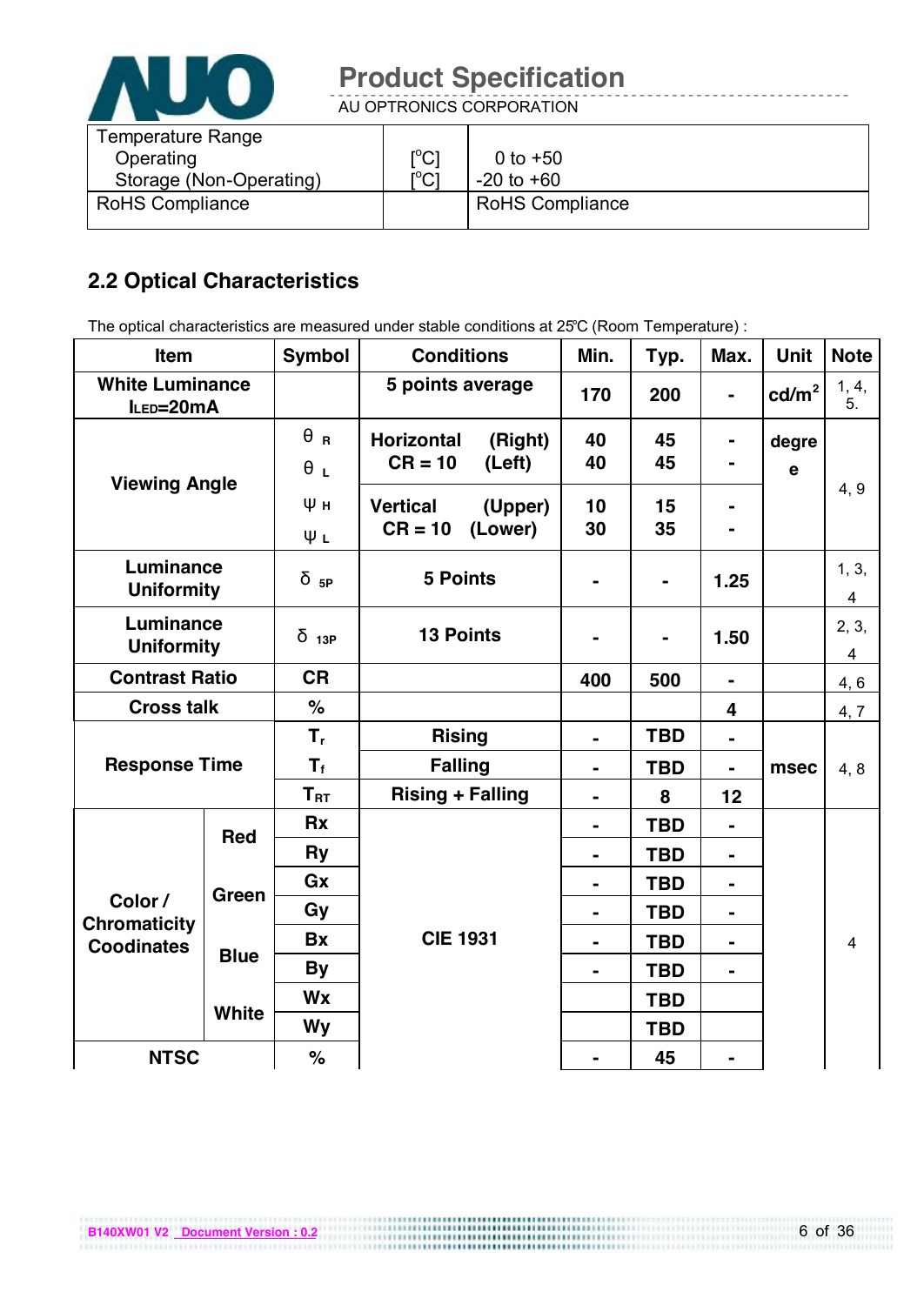

AU OPTRONICS CORPORATION

#### **Note 1**: 5 points position (Ref: Active area)



**Note 2**: 13 points position (Ref: Active area)



**Note 3**: The luminance uniformity of 5 or13 points is defined by dividing the maximum luminance values by the minimum test point luminance

|                         |   | Maximum Brightness of five points     |
|-------------------------|---|---------------------------------------|
| $\delta$ w <sub>5</sub> | = | Minimum Brightness of five points     |
|                         |   | Maximum Brightness of thirteen points |
| $\delta$ W13            |   | Minimum Brightness of thirteen points |

#### **Note 4**: Measurement method

The LCD module should be stabilized at given temperature for 30 minutes to avoid abrupt temperature change during measuring. In order to stabilize the luminance, the measurement should be executed after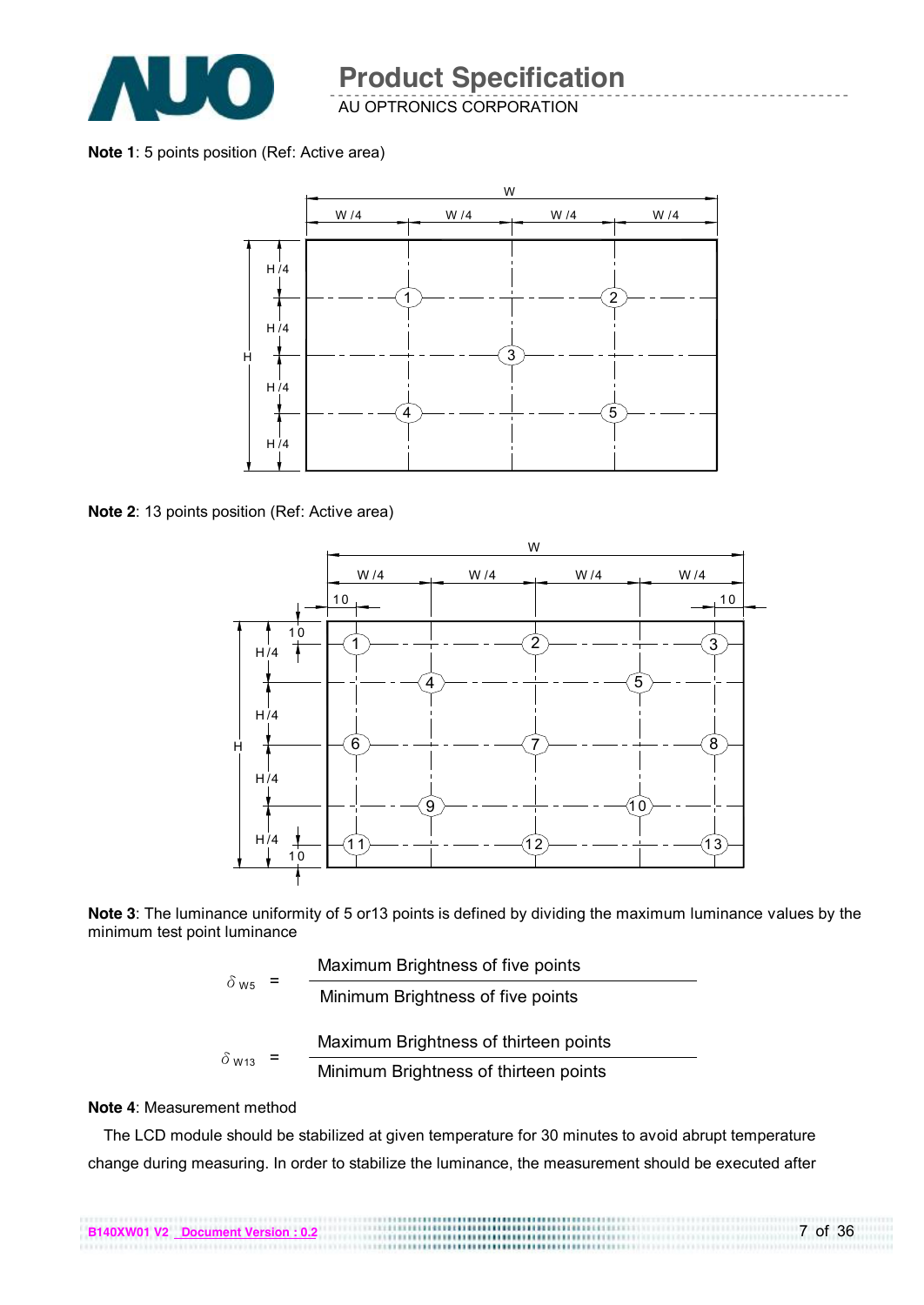

AU OPTRONICS CORPORATION

lighting Backlight for 30 minutes in a stable, windless and dark room, and it should be measured in the center of screen.



Center of the screen

8 of 36

**Note 5**: Definition of Average Luminance of White (Y<sub>L</sub>):

Measure the luminance of gray level 63 at 5 points,  $Y_L = [L (1) + L (2) + L (3) + L (4) + L (5)] / 5$ 

L (x) is corresponding to the luminance of the point X at Figure in Note (1).

#### **Note 6**: Definition of contrast ratio:

Contrast ratio is calculated with the following formula.

Contrast ratio (CR)= Brightness on the "White" state Brightness on the "Black" state

```
Note 7: Definition of Cross Talk (CT)
```

$$
CT = |Y_B - Y_A| / Y_A \times 100 \, (\%)
$$

**Where** 

YA = Luminance of measured location without gray level 0 pattern (cd/m2)

 $Y_B$  = Luminance of measured location with gray level 0 pattern (cd/m2)

| B140XW01 V2 Document Version: 0.2 | <b></b><br> |
|-----------------------------------|-------------|
|                                   |             |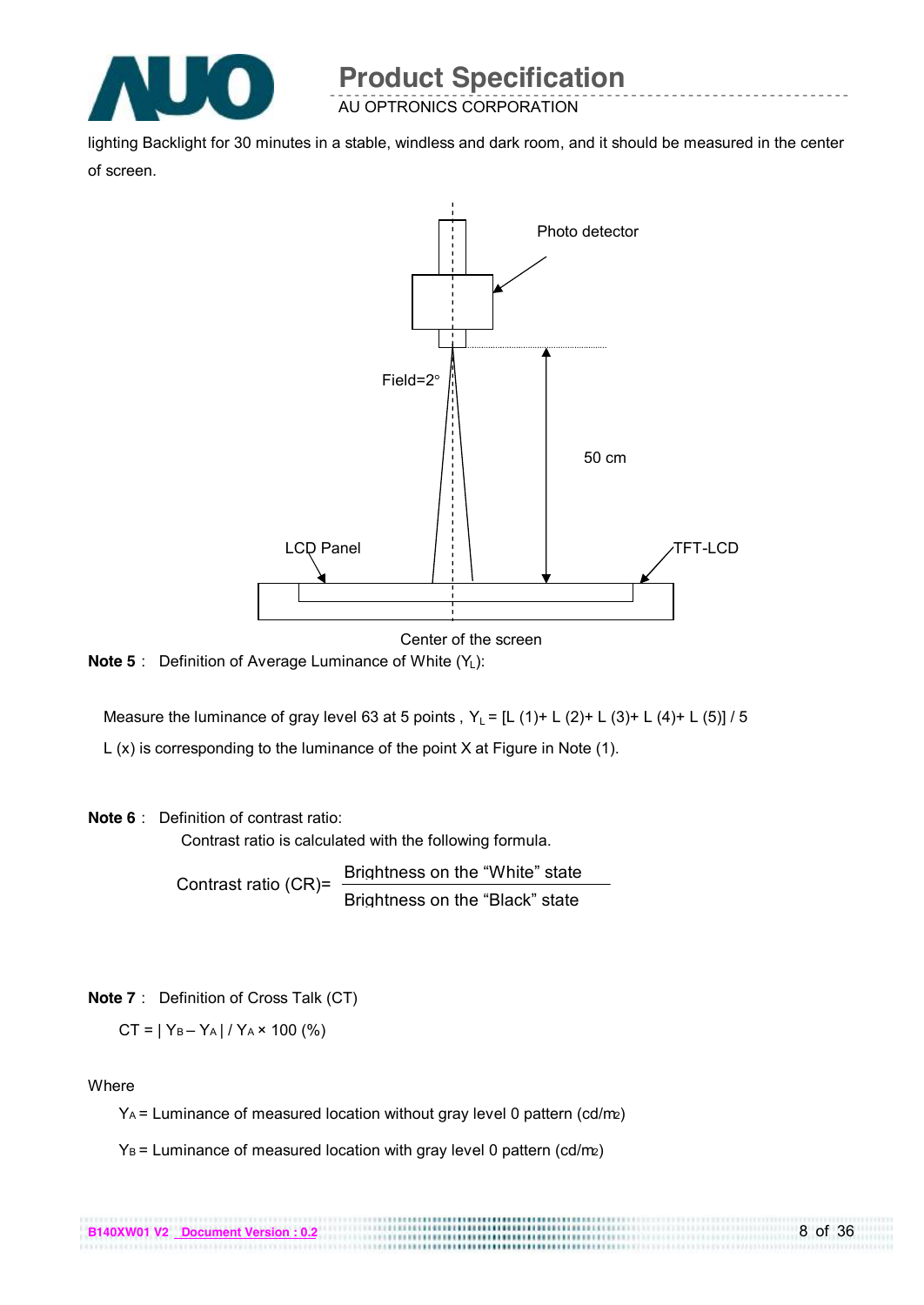

AU OPTRONICS CORPORATION



#### **Note 8**: Definition of response time:

The output signals of BM-7 or equivalent are measured when the input signals are changed from "Black" to "White" (falling time) and from "White" to "Black" (rising time), respectively. The response time interval between the 10% and 90% of amplitudes. Refer to figure as below.

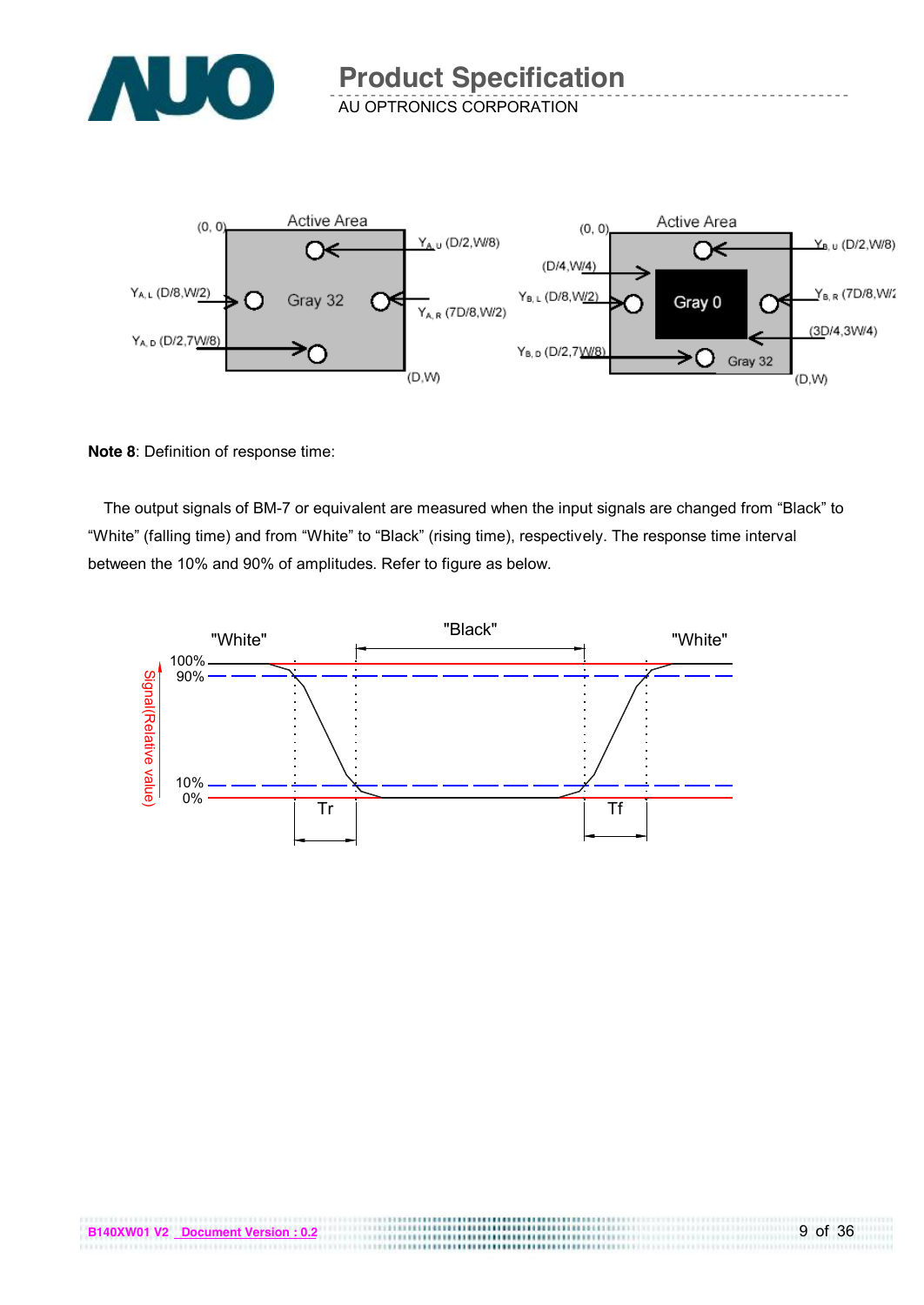

AU OPTRONICS CORPORATION

#### **Note 9**. Definition of viewing angle

Viewing angle is the measurement of contrast ratio ≧ 10, at the screen center, over a 180° horizontal and 180° vertical range (off-normal viewing angles). The 180° viewing angle range is broken down as follows; 90° (θ) horizontal left and right and 90° (Φ) vertical, high (up) and low (down). The measurement direction is typically perpendicular to the display surface with the screen rotated about its center to develop the desired measurement viewing angle.

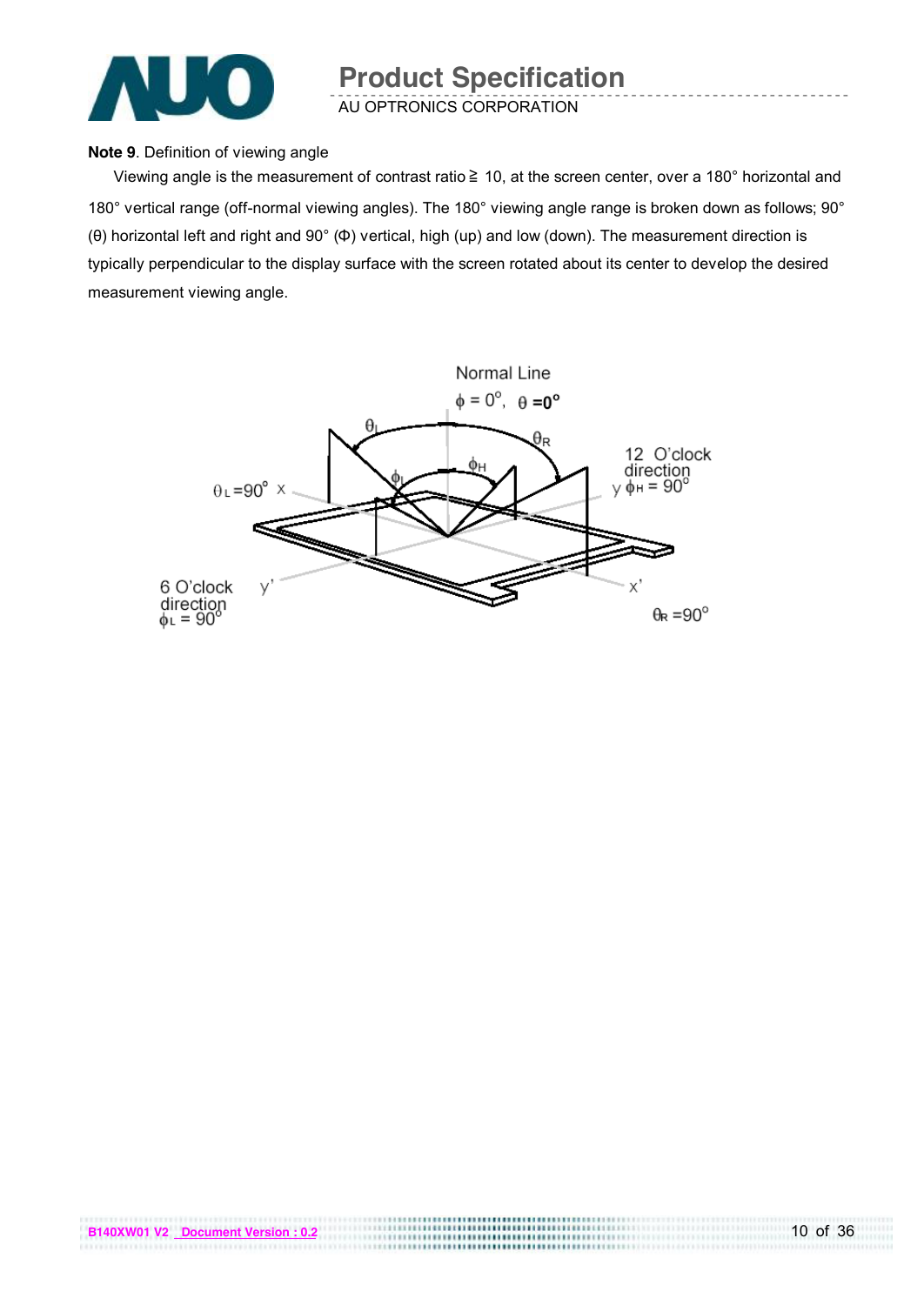

AU OPTRONICS CORPORATION

### **3. Functional Block Diagram**

The following diagram shows the functional block of the 14.0 inches wide Color TFT/LCD 40 Pin (One CH/connector Module)

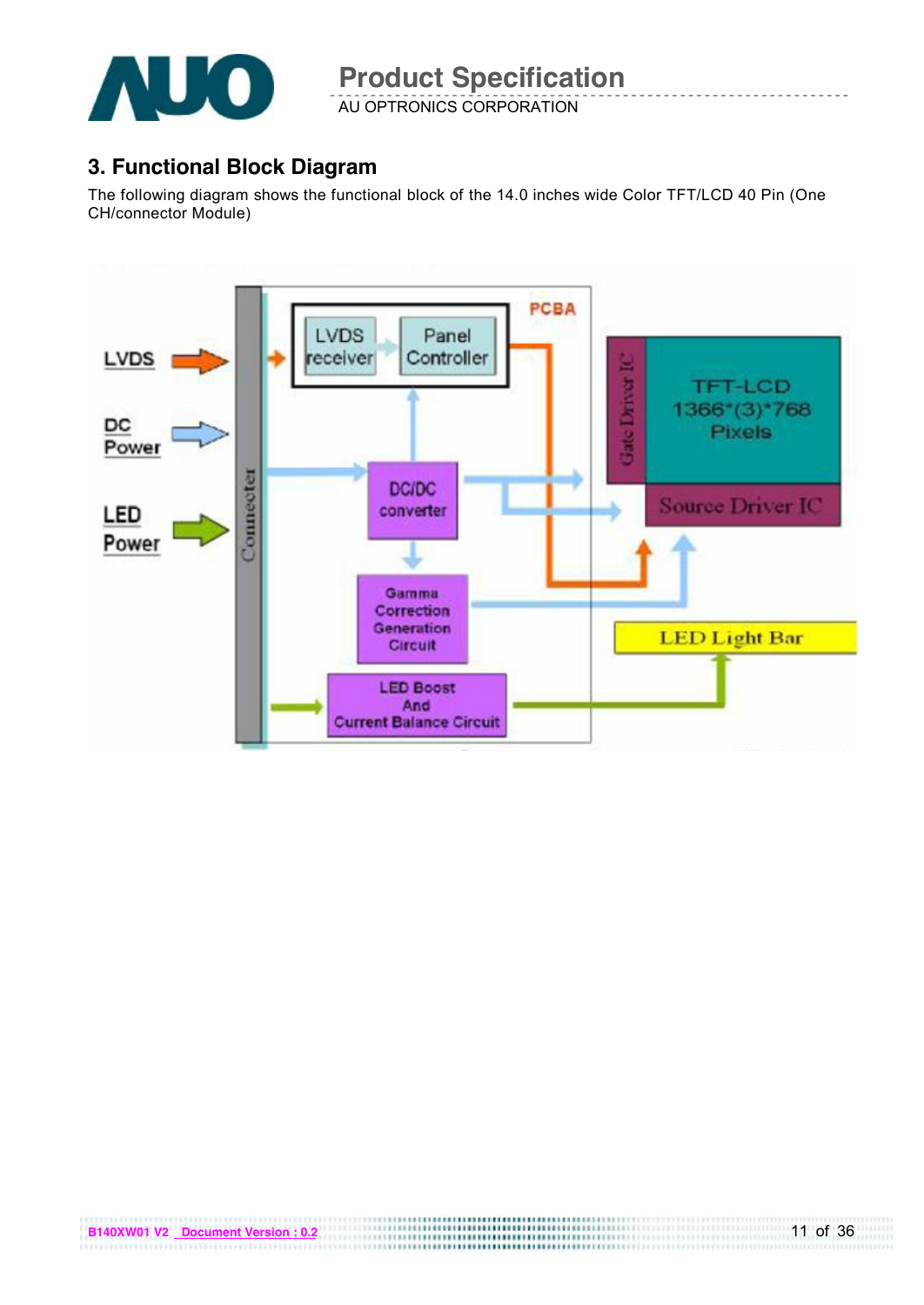

AU OPTRONICS CORPORATION

### **4. Absolute Maximum Ratings**

An absolute maximum rating of the module is as following:

#### **4.1 Absolute Ratings of TFT LCD Module**

| Item            | Symbol | Min  | <b>Max</b> | Unit   | <b>Conditions</b> |
|-----------------|--------|------|------------|--------|-------------------|
| Logic/LCD Drive | Vin    | −∪.⊖ | +4.u       | [Volt] | Note 1            |

### **4.2 Absolute Ratings of Environment**

| <b>Item</b>                  | Symbol | Min   | Max   | Unit                                    | <b>Conditions</b> |
|------------------------------|--------|-------|-------|-----------------------------------------|-------------------|
| <b>Operating Temperature</b> | TOP    |       | $+50$ | [°C]                                    | Note 4            |
| <b>Operation Humidity</b>    | HOP    | 10    | 90    | [%RH]                                   | Note 4            |
| Storage Temperature          | TST    | $-20$ | $+60$ | $\mathsf{I}^\circ\mathsf{C} \mathsf{I}$ | Note 4            |
| <b>Storage Humidity</b>      | HST    | 10    | 90    | [%RH]                                   | Note 4            |

Note 1: At Ta (25℃ )

Note 2: Permanent damage to the device may occur if exceed maximum values

Note 3: LED specification refer to section 5.2

#### **Note 4: For quality performance, please refer to AUO IIS (Incoming Inspection Standard)**.

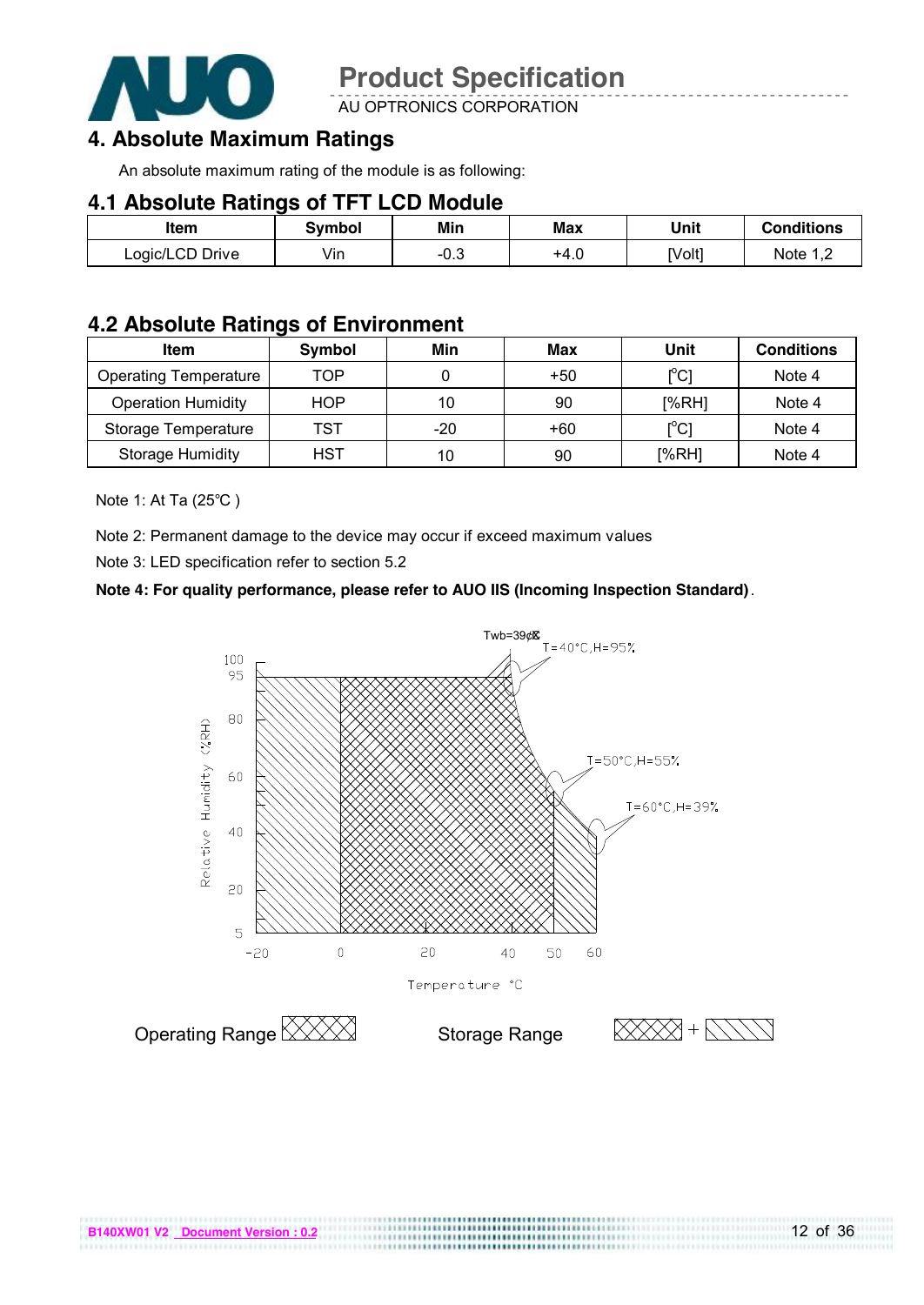AU OPTRONICS CORPORATION



#### **5. Electrical characteristics**

### **5.1 TFT LCD Module**

#### **5.1.1 Power Specification**

Input power specifications are as follows;

The power specification are measured under 25℃ and frame frenquency under 60Hz

| <b>Symble</b> | <b>Parameter</b>                                      | Min                      | Typ | <b>Max</b> | <b>Units</b>  | <b>Note</b> |
|---------------|-------------------------------------------------------|--------------------------|-----|------------|---------------|-------------|
| <b>VDD</b>    | Logic/LCD Drive<br>Voltage                            | 3.0                      | 3.3 | 3.6        | [Volt]        |             |
| <b>PDD</b>    | <b>VDD Power</b>                                      | -                        | 1.1 | 1.2        | [Watt]        | Note 1/2    |
| <b>IDD</b>    | <b>IDD Current</b>                                    | $\overline{\phantom{a}}$ | 333 | 364        | [MA]          | Note 1/2    |
| <b>IRush</b>  | <b>Inrush Current</b>                                 |                          |     | 2000       | [MA]          | Note 3      |
| <b>VDDrp</b>  | Allowable<br>Logic/LCD Drive<br><b>Ripple Voltage</b> | $\overline{\phantom{a}}$ |     | 100        | [mV]<br>$p-p$ |             |

Note 1: Maximum Measurement Condition: Black Pattern

- Note 2:Typical Measurement Condition: Mosaic Pattern
- Note 3 : Measure Condition





**Vin rising time** 

..........**.............**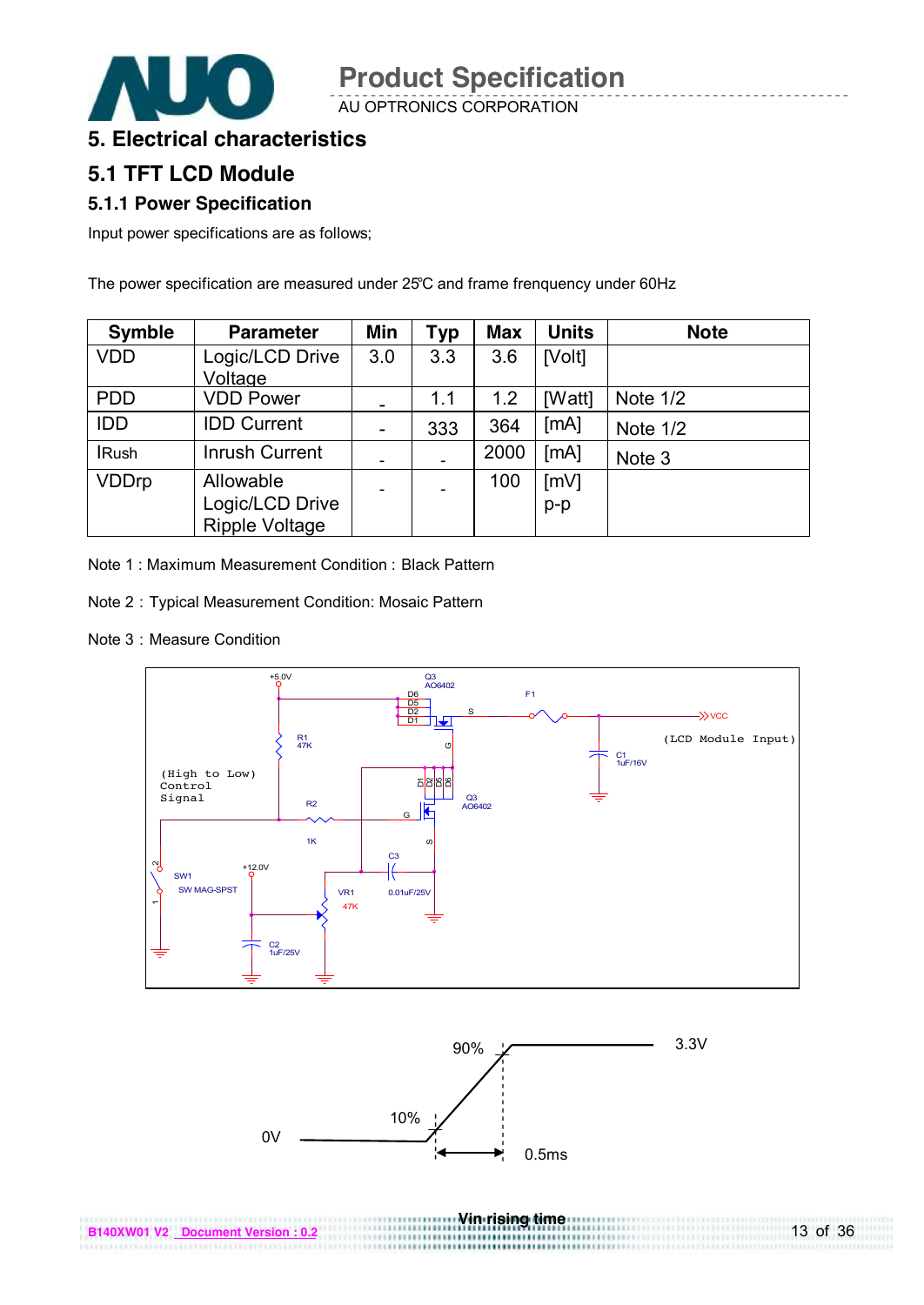

AU OPTRONICS CORPORATION

#### **5.1.2 Signal Electrical Characteristics**

Input signals shall be low or High-impedance state when VDD is off. It is recommended to refer the specifications of THC63LVDF84A (Thine Electronics Inc.) in detail.

Signal electrical characteristics are as follows;

| <b>Parameter</b> | <b>Condition</b>                                 | Min              | Typ | Max           | Unit |
|------------------|--------------------------------------------------|------------------|-----|---------------|------|
| Vth              | Differential Input High<br>Threshold (Vcm=+1.2V) |                  |     | 100<br>*note1 | [mV] |
| Vtl              | Differential Input Low<br>Threshold (Vcm=+1.2V)  | $-100$<br>*note1 |     |               | [mV] |
| Vcm              | Differential Input<br>Common Mode Voltage        | 0.05             | 1.2 | 1.9           | [V]  |

Note: LVDS Signal Waveform

\*note1RxvcM=1.2V

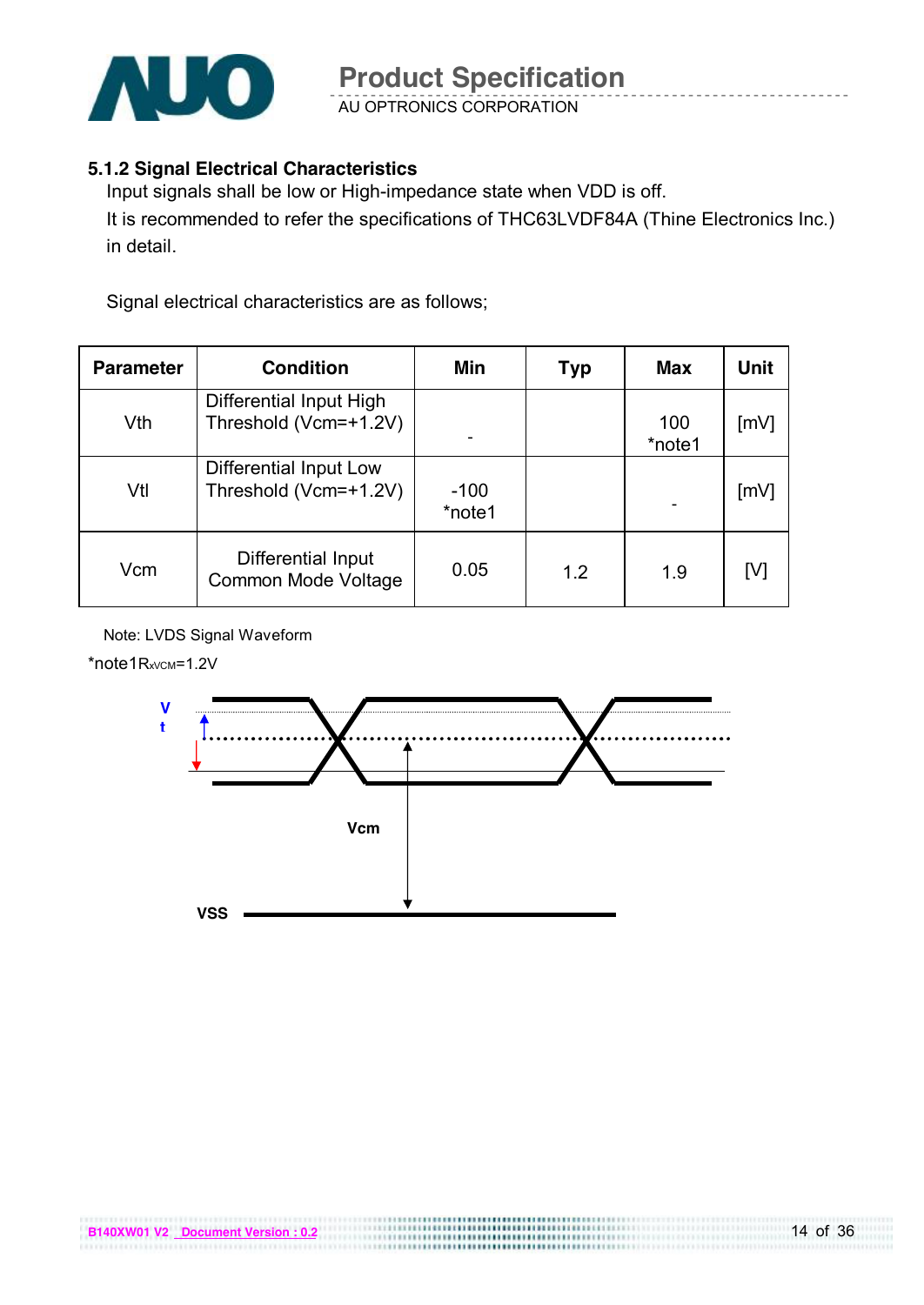

AU OPTRONICS CORPORATION

LED Parameter guideline for LED driving selection (Ref. Remark 1)

| <b>Parameter</b>                    | <b>Symbol</b>    | Min    | <b>Typ</b> | <b>Max</b> | <b>Units</b> | <b>Condition</b>                              |
|-------------------------------------|------------------|--------|------------|------------|--------------|-----------------------------------------------|
| <b>LED Forward Voltage</b>          | $V_{F}$          | 2.95   | 3.2        | 3.4        | [Volt]       | $(Ta=25^{\circ}C)$                            |
| <b>LED Forward Current</b>          | ΙF               |        | 20         | 20.6       | [MA]         | $(Ta=25^{\circ}C)$                            |
| <b>LED Power</b><br>consumption     | $P_{LED}$        |        | 3.07       | 3.36       | [Watt]       | $(Ta=25^{\circ}C)$<br>Note 1                  |
| <b>LED Driving Input</b><br>Voltage | V <sub>LED</sub> | 7      | 12         | 21         | [Volt]       |                                               |
| <b>LED Life-Time</b>                | N/A              | 10,000 |            |            | Hour         | $(Ta=25^{\circ}C)$<br>$I_F = 20$ mA<br>Note 2 |
| <b>Output PWM frequency</b>         | F <sub>PWM</sub> | 100    | 200        | 20K        | <b>Hz</b>    |                                               |
| Duty ratio                          |                  | 5      |            | 100        | $\%$         |                                               |

**Note 1:** Calculator value for reference IF×VF =P

**Note 2:** The LED life-time define as the estimated time to 50% degradation of initial luminous.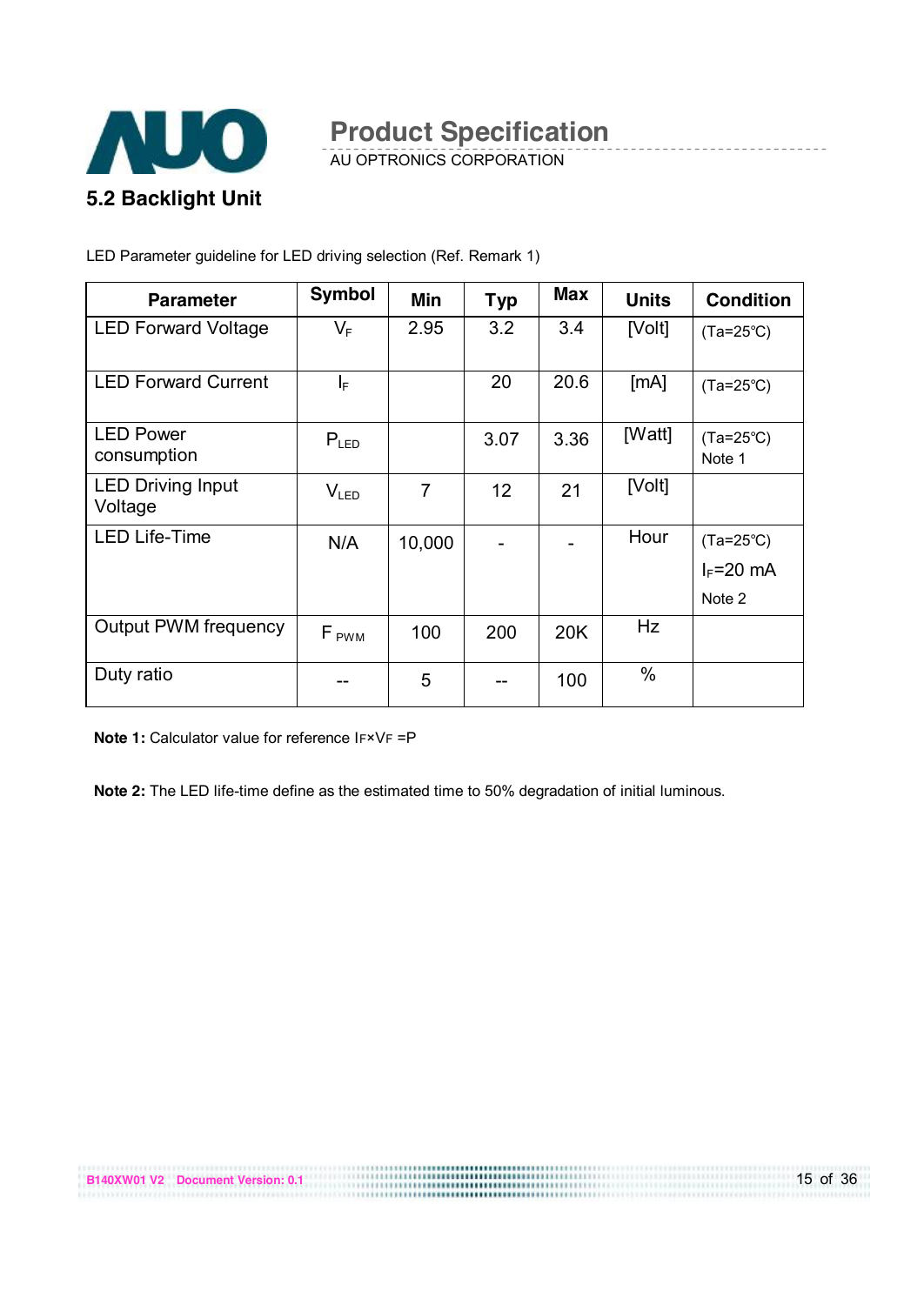

AU OPTRONICS CORPORATION **Product Specification** 

## **6. Signal Characteristic**

### **6.1 Pixel Format Image**

Following figure shows the relationship of the input signals and LCD pixel format.

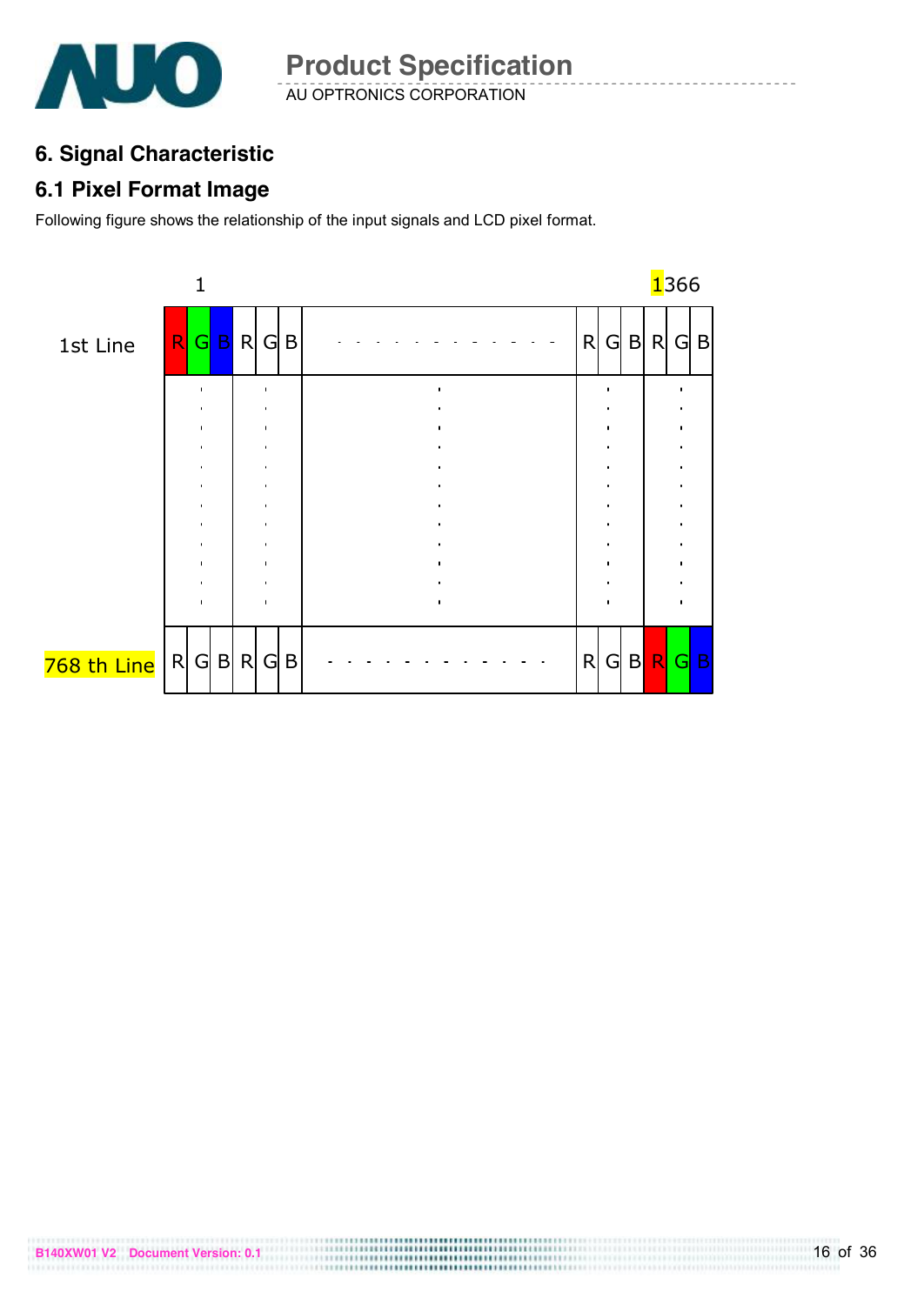

AU OPTRONICS CORPORATION **Product Specification** 

### **6.2 The input data format**



| <b>Signal Name</b> | <b>Description</b>     |                                                  |
|--------------------|------------------------|--------------------------------------------------|
| R <sub>5</sub>     | Red Data 5 (MSB)       | Red-pixel Data                                   |
| R <sub>4</sub>     | Red Data 4             | Each red pixel's brightness data consists of     |
| R <sub>3</sub>     | Red Data 3             | these 6 bits pixel data.                         |
| R <sub>2</sub>     | Red Data 2             |                                                  |
| R1                 | Red Data 1             |                                                  |
| R <sub>0</sub>     | Red Data 0 (LSB)       |                                                  |
|                    |                        |                                                  |
|                    | Red-pixel Data         |                                                  |
| G <sub>5</sub>     | Green Data 5 (MSB)     | Green-pixel Data                                 |
| G4                 | Green Data 4           | Each green pixel's brightness data consists of   |
| G <sub>3</sub>     | Green Data 3           | these 6 bits pixel data.                         |
| G <sub>2</sub>     | Green Data 2           |                                                  |
| G <sub>1</sub>     | Green Data 1           |                                                  |
| G <sub>0</sub>     | Green Data 0 (LSB)     |                                                  |
|                    |                        |                                                  |
|                    | Green-pixel Data       |                                                  |
| B <sub>5</sub>     | Blue Data 5 (MSB)      | <b>Blue-pixel Data</b>                           |
| <b>B4</b>          | <b>Blue Data 4</b>     | Each blue pixel's brightness data consists of    |
| B <sub>3</sub>     | <b>Blue Data 3</b>     | these 6 bits pixel data.                         |
| <b>B2</b>          | <b>Blue Data 2</b>     |                                                  |
| <b>B1</b>          | <b>Blue Data 1</b>     |                                                  |
| B <sub>0</sub>     | Blue Data 0 (LSB)      |                                                  |
|                    |                        |                                                  |
|                    | <b>Blue-pixel Data</b> |                                                  |
| <b>RxCLKIN</b>     | Data Clock             | The signal is used to strobe the pixel data and  |
|                    |                        | DE signals. All pixel data shall be valid at the |
|                    |                        | falling edge when the DE signal is high.         |
| DE                 | <b>Display Timing</b>  | This signal is strobed at the falling edge of    |
|                    |                        | RxCLKIN. When the signal is high, the pixel      |
|                    |                        | data shall be valid to be displayed.             |
| <b>VS</b>          | <b>Vertical Sync</b>   | The signal is synchronized to RxCLKIN.           |
| <b>HS</b>          | <b>Horizontal Sync</b> | The signal is synchronized to RxCLKIN.           |

Note: Output signals from any system shall be low or High-impedance state when VDD is off.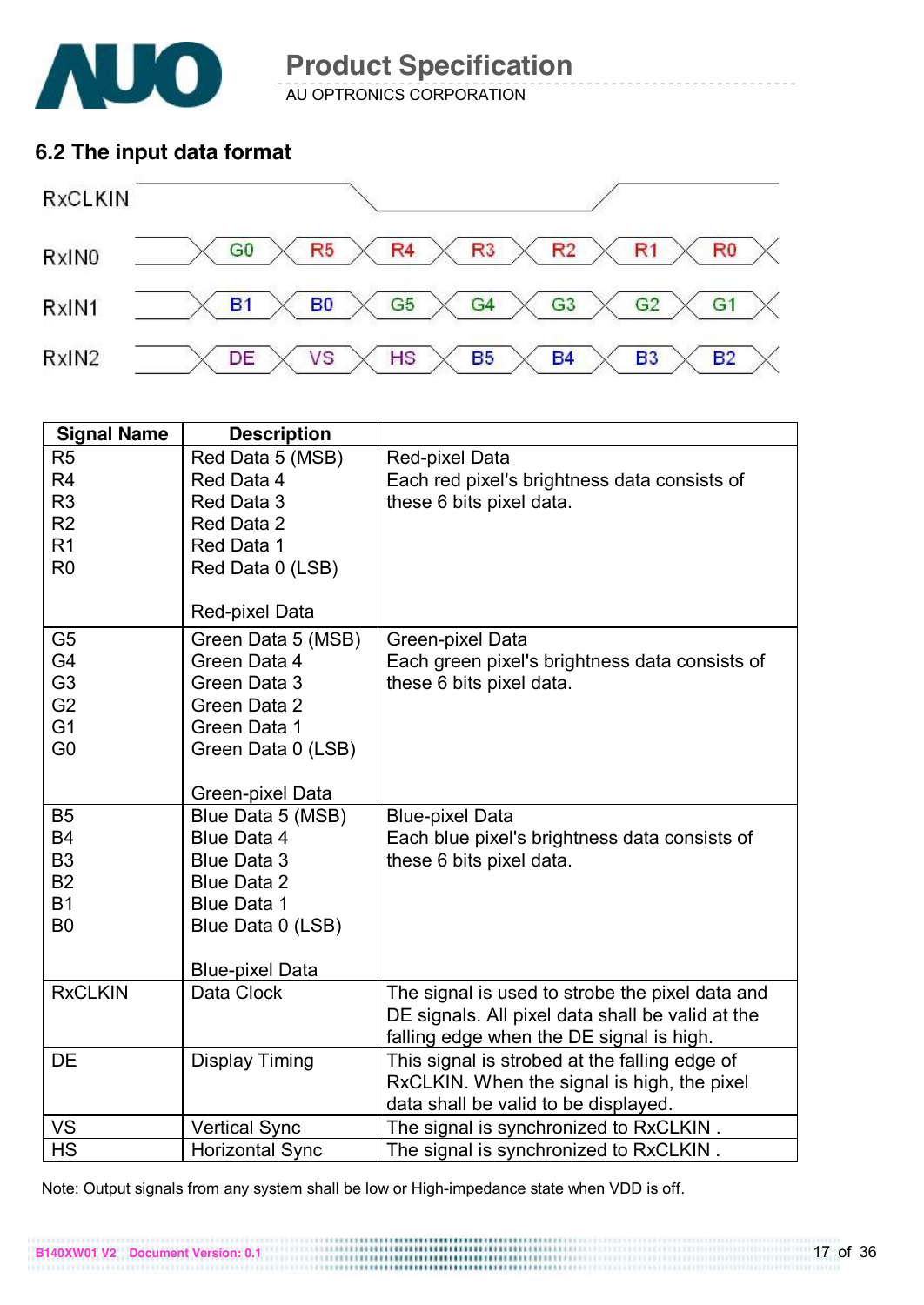

AU OPTRONICS CORPORATION

## **6.3 Integration Interface and Pin Assignment**

| Pin            | <b>Signal</b>    | <b>Description</b>                                         |
|----------------|------------------|------------------------------------------------------------|
| 1              | <b>NC</b>        | No Connection (Reserve)                                    |
| $\overline{2}$ | <b>VDD</b>       | PowerSupply, 3.3V(typical)                                 |
| 3              | <b>VDD</b>       | PowerSupply, 3.3V(typical)                                 |
| 4              | <b>VEEDID</b>    | DDC 3.3Vpower                                              |
| 5              | <b>TEST</b>      | PanelSelfTest-BIST                                         |
| 6              | <b>CIKEEDID</b>  | <b>DDCClock</b>                                            |
| $\overline{7}$ | <b>DATAEEDID</b> | <b>DDCData</b>                                             |
| 8              | Rin0-            | -LVDS differential data input(R0-R5,G0)(oddpixels)         |
| 9              | Rin0+            | +LVDSdifferential data input(R0-R5,G0)(oddpixels)          |
| 10             | <b>VSS</b>       | Ground-Shield                                              |
| 11             | Rin1-            | -LVDSdifferential data input(G1-G5,B0-B1)(oddpixels)       |
| 12             | Rin1+            | +LVDSdifferential data input(G1-G5,B0-B1)(oddpixels)       |
| 13             | <b>VSS</b>       | Ground-Shield                                              |
| 14             | Rin2-            | -LVDSdifferential data<br>input(B2-B5,HS,VS,DE)(oddpixels) |
| 15             | Rin2+            | +LVDSdifferential data<br>input(B2-B5,HS,VS,DE)(oddpixels) |
| 16             | <b>VSS</b>       | Ground-Shield                                              |
| 17             | CIkIN-           | -LVDSdifferential clock input(oddpixels)                   |
| 18             | CIkIN+           | +LVDSdifferential clock input(oddpixels)                   |
| 19             | <b>VSS</b>       | Ground-Shield                                              |
| 20             | <b>NC</b>        | No Connection (Reserve)                                    |
| 21             | <b>NC</b>        | No Connection (Reserve)                                    |
| 22             | <b>GND</b>       | Ground-Shield                                              |
| 23             | <b>NC</b>        | No Connection (Reserve)                                    |
| 24             | <b>NC</b>        | No Connection (Reserve)                                    |
| 25             | <b>GND</b>       | Ground-Shield                                              |
| 26             | <b>NC</b>        | No Connection (Reserve)                                    |
| 27             | <b>NC</b>        | No Connection (Reserve)                                    |
| 28             | <b>GND</b>       | Ground-Shield                                              |
| 29             | <b>NC</b>        | No Connection (Reserve)                                    |
| 30             | <b>NC</b>        | No Connection (Reserve)                                    |
| 31             | <b>VSSLED</b>    | <b>LED Ground</b>                                          |
| 32             | <b>VSSLED</b>    | <b>LED Ground</b>                                          |
| 33             | <b>VSSLED</b>    | <b>LED Ground</b>                                          |
| 34             | <b>NC</b>        | No Connection (Reserve)                                    |
| 35             | <b>PWM</b>       | System PWM Signal Input                                    |
| 36             | LED EN           | LED enable pin(+3V Input)                                  |
| 37             | <b>NC</b>        | No Connection (Reserve)                                    |
| 38             | <b>VLED</b>      | LED Power Supply 7V-20V                                    |
| 39             | <b>VLED</b>      | LED Power Supply 7V-20V                                    |
| 40             | <b>VLED</b>      | LED Power Supply 7V-20V                                    |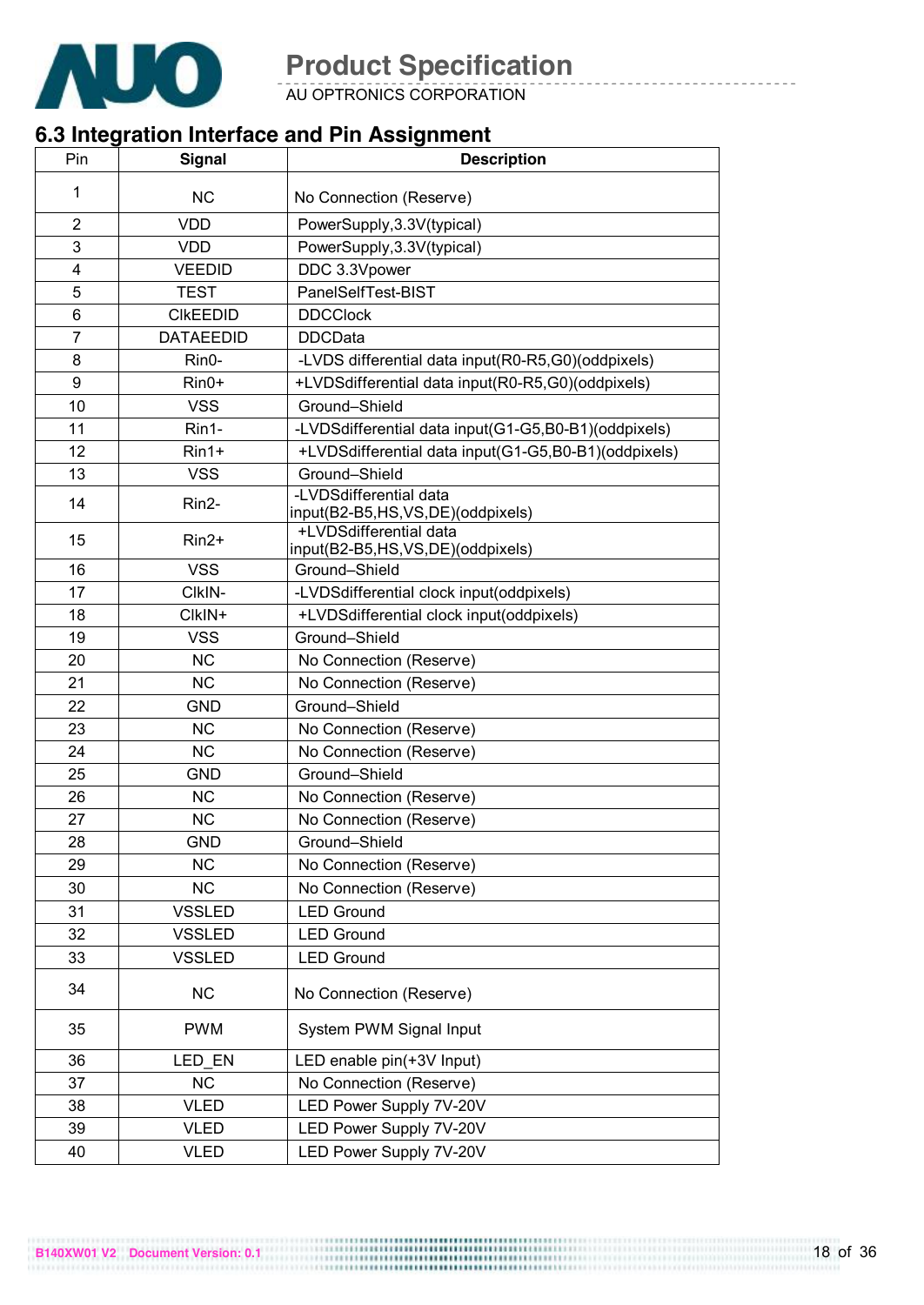

AU OPTRONICS CORPORATION

Note1: Start from right side



Note2: Input signals shall be low or High-impedance state when VDD is off.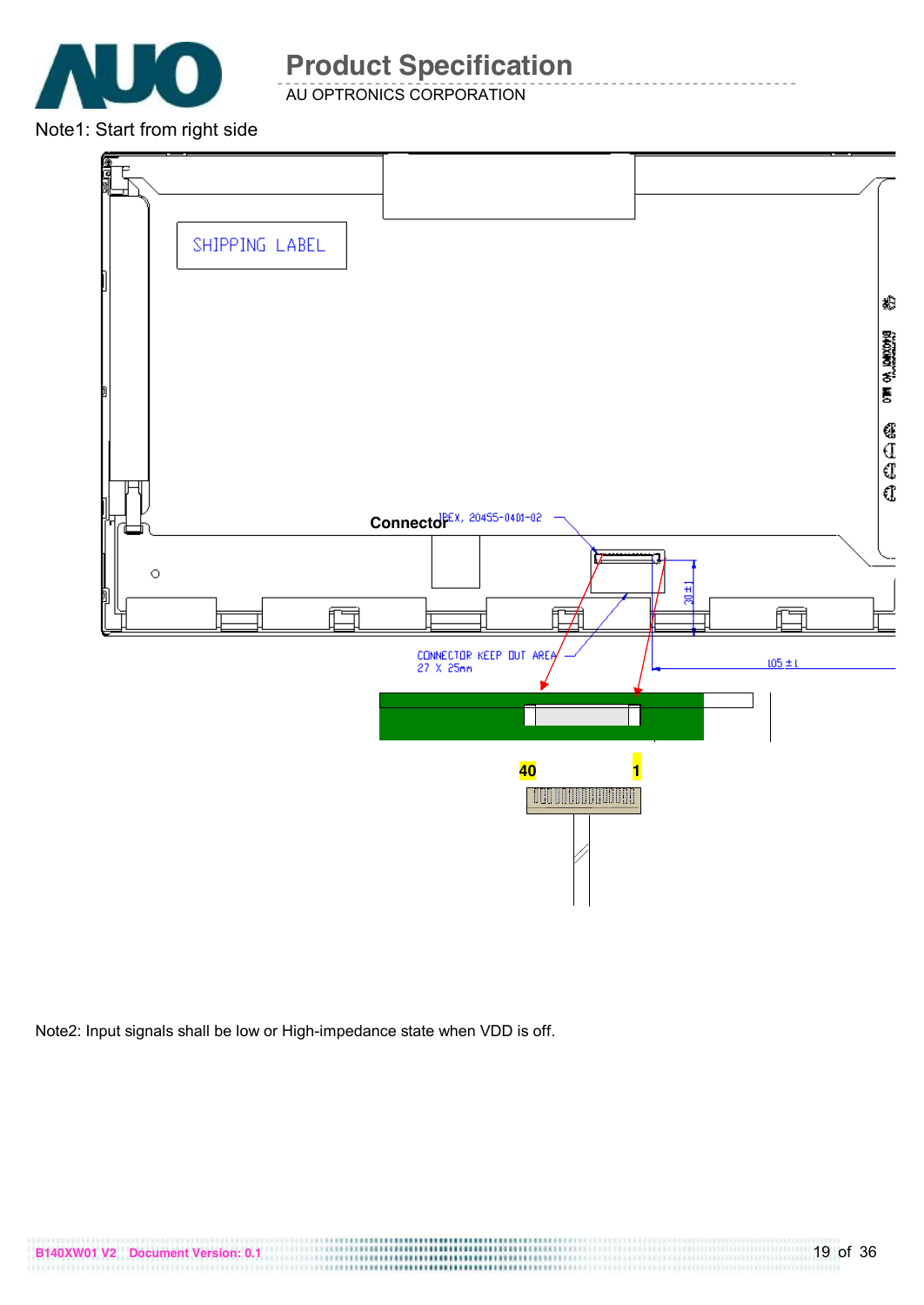

AU OPTRONICS CORPORATION

internal circuit of LVDS inputs are as following.

The module uses a 100ohm resistor between positive and negative data lines of each receiver input

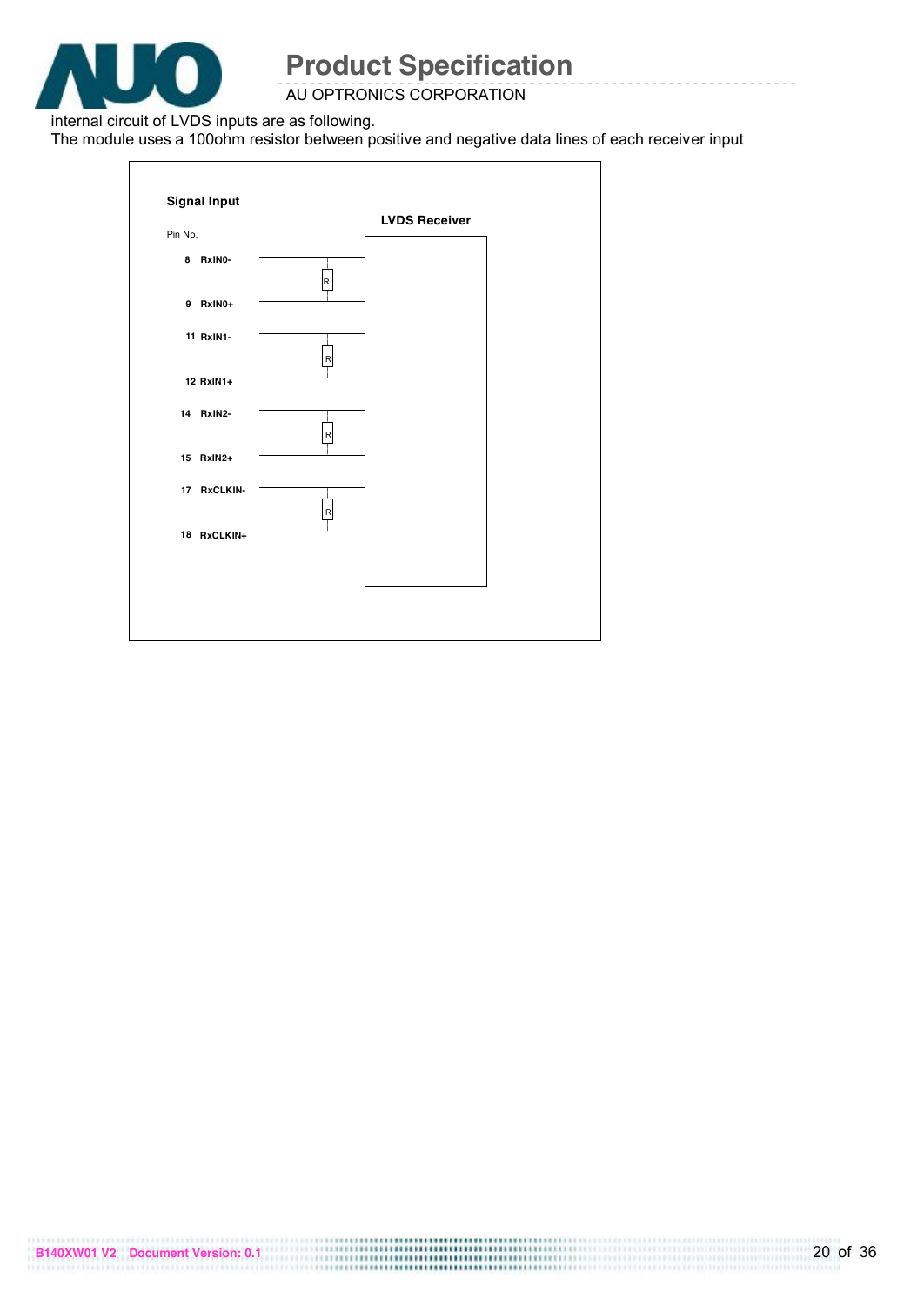

AU OPTRONICS CORPORATION **Product Specification** 

### **6.4 Interface Timing**

#### **6.4.1 Timing Characteristics**

Basically, interface timings should match the 1366x768 /60Hz manufacturing guide line timing.

|                                   | <b>Parameter</b> | Symbol                     | Min. | Typ. | Max.           | Unit                        |
|-----------------------------------|------------------|----------------------------|------|------|----------------|-----------------------------|
| <b>Frame Rate</b>                 |                  |                            |      | 60   | $\blacksquare$ | Hz                          |
| <b>Clock frequency</b>            |                  | $1/T_{\text{Clock}}$       | 65   | 72   | 85             | <b>MHz</b>                  |
|                                   | <b>Period</b>    | $\mathbf{T}_{\mathsf{V}}$  | 776  | 808  | 1023           |                             |
| <b>Vertical</b><br><b>Section</b> | <b>Active</b>    | $T_{VD}$                   | 768  |      |                | $T_{Line}$                  |
|                                   | <b>Blanking</b>  | $T_{VB}$                   | 8    | 40   | 255            |                             |
|                                   | <b>Period</b>    | $\mathsf{T}_\mathsf{H}$    | 1396 | 1606 | 2047           |                             |
| <b>Horizontal</b>                 | <b>Active</b>    | $\mathsf{T}_{\mathsf{HD}}$ |      | 1366 |                | $\mathbf{T}_{\text{Clock}}$ |
| <b>Section</b>                    | <b>Blanking</b>  | $\mathsf{T}_{\mathsf{HB}}$ | 30   | 240  | 681            |                             |

Note : DE mode only

#### **6.4.2 Timing diagram**

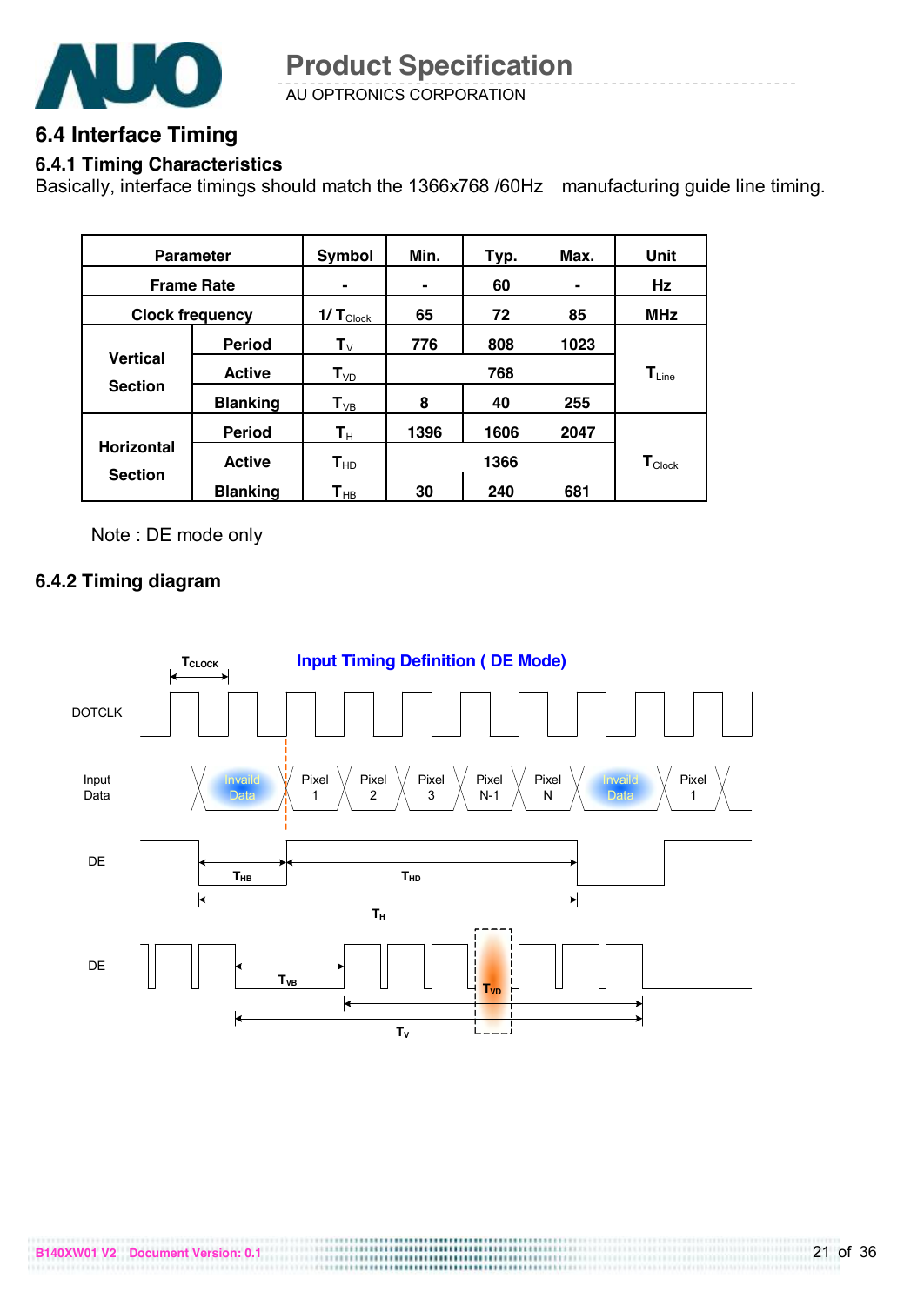

#### **6.5 Power ON/OFF Sequence**

VDD power on/off sequence is as follows. Interface signals are also shown in the chart. Signals from any system shall be Hi-Z state or low level when VDD is off



#### **Power Sequence Timing**

|                  | Value       |                |                |              |
|------------------|-------------|----------------|----------------|--------------|
| <b>Parameter</b> | Min.        | Typ.           | Max.           | <b>Units</b> |
| T1               | 0.5         | -              | 10             |              |
| T <sub>2</sub>   | $\mathbf 0$ | $\blacksquare$ | 50             |              |
| T <sub>3</sub>   | $\mathbf 0$ |                | 50             |              |
| <b>T4</b>        | 400         | $\blacksquare$ | $\blacksquare$ | ms           |
|                  |             |                |                |              |
| T <sub>5</sub>   | 200         | ۰              | $\blacksquare$ |              |
| T <sub>6</sub>   | 200         | $\blacksquare$ | $\blacksquare$ |              |
| Τ7               | 0           | -              | 10             |              |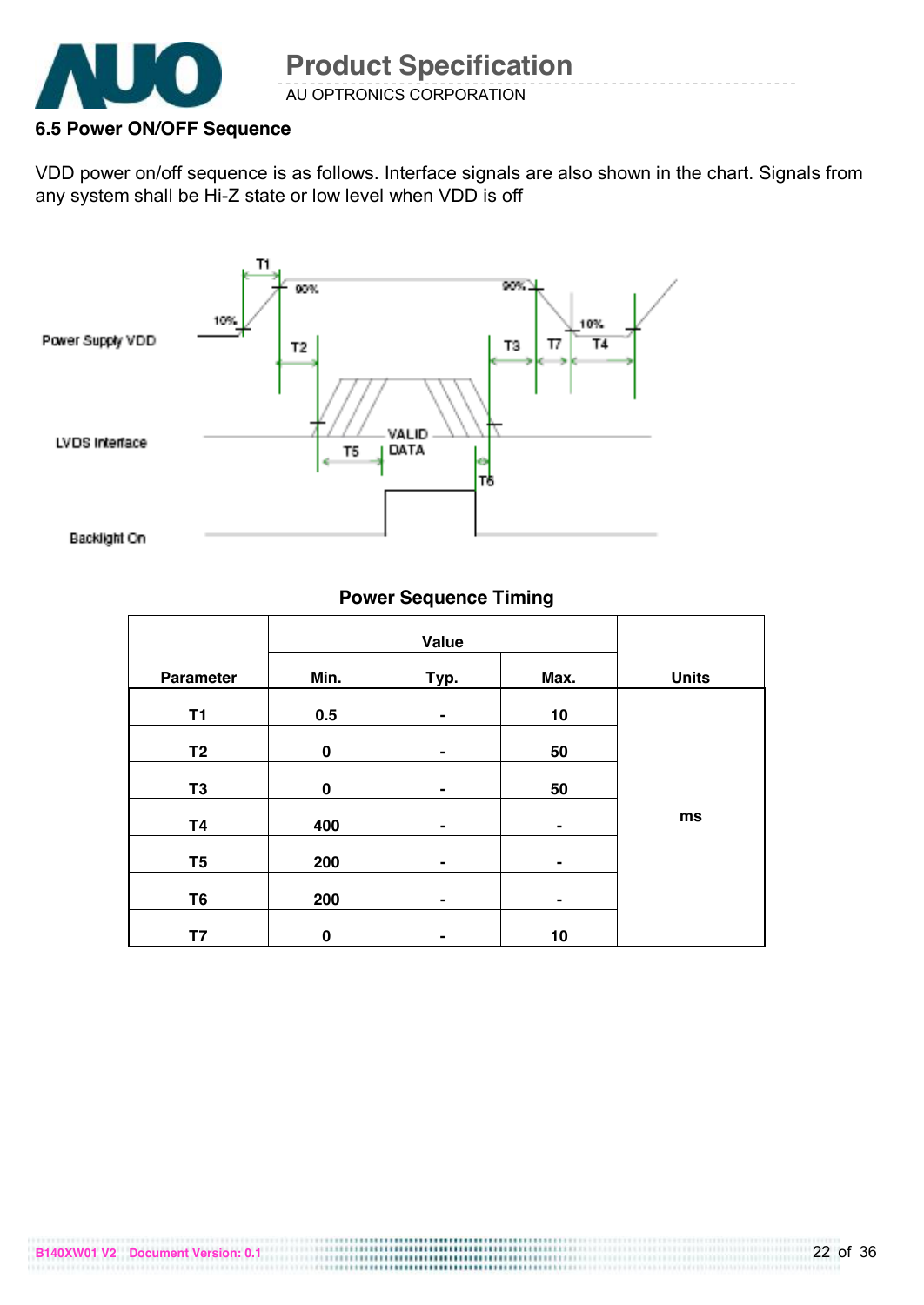

AU OPTRONICS CORPORATION

### LED on/off sequence is as follows. Interface signals are also shown in the chart.



|                | Values |     |     |      |
|----------------|--------|-----|-----|------|
| Symbol         | Min    | Typ | Max | Unit |
| T1             | 10     |     |     |      |
| T <sub>2</sub> | 10     |     |     |      |
| T <sub>3</sub> | 50     |     |     | ms   |
| <b>T4</b>      |        |     |     |      |
| T <sub>5</sub> | 10     |     |     |      |

Note: The duty of LED dimming signal should be more than 20% in T2 and T3.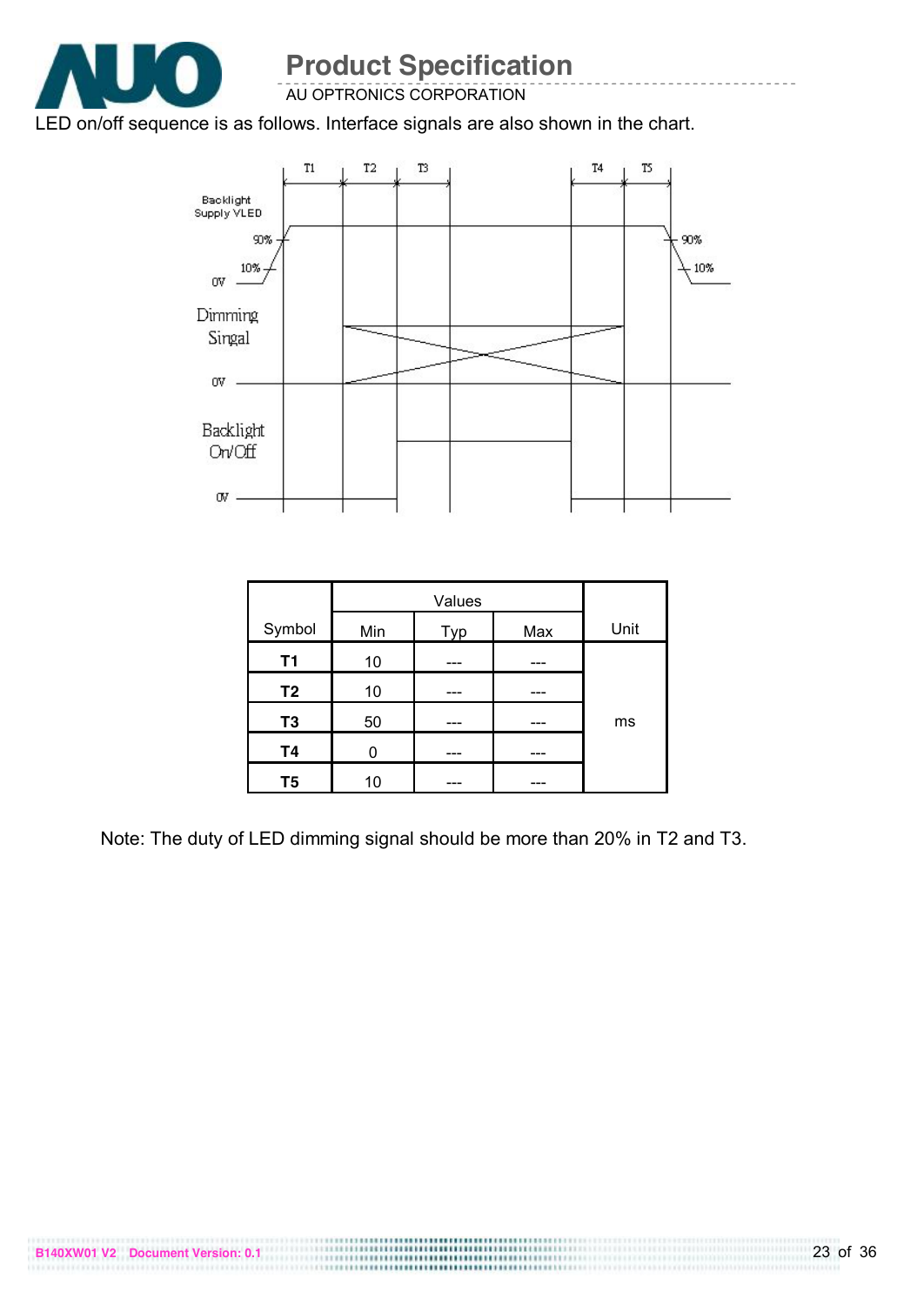

## **7. Connector Description**

Physical interface is described as for the connector on module.

These connectors are capable of accommodating the following signals and will be following components.

## **7.1 TFT LCD Module**

| <b>Connector Name / Designation</b> | <b>For Signal Connector</b> |
|-------------------------------------|-----------------------------|
| Manufacturer                        | <b>IPEX</b>                 |
| Type / Part Number                  | <b>IPEX 20455-040E-12</b>   |
| <b>Mating Housing/Part Number</b>   | <b>IPEX 20453-040T-11</b>   |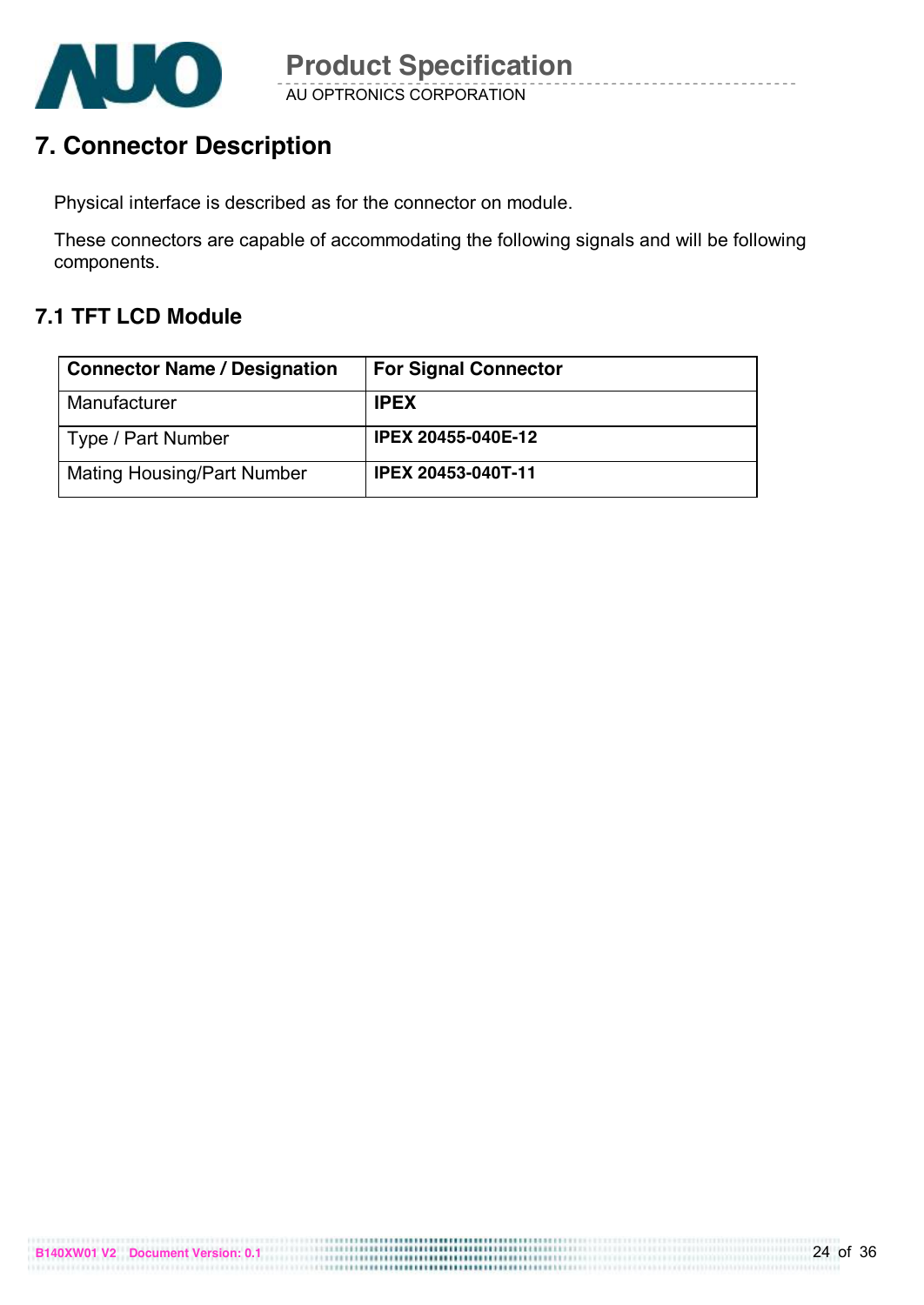

AU OPTRONICS CORPORATION **Product Specification** 

## **8. LED Driving Specification**

### **8.1 Connector Description**

It is a intergrative interface and comibe into LVDS connector. The type and mating refer to section 7.

### **8.2 Pin Assignment**

Ref. to 6.3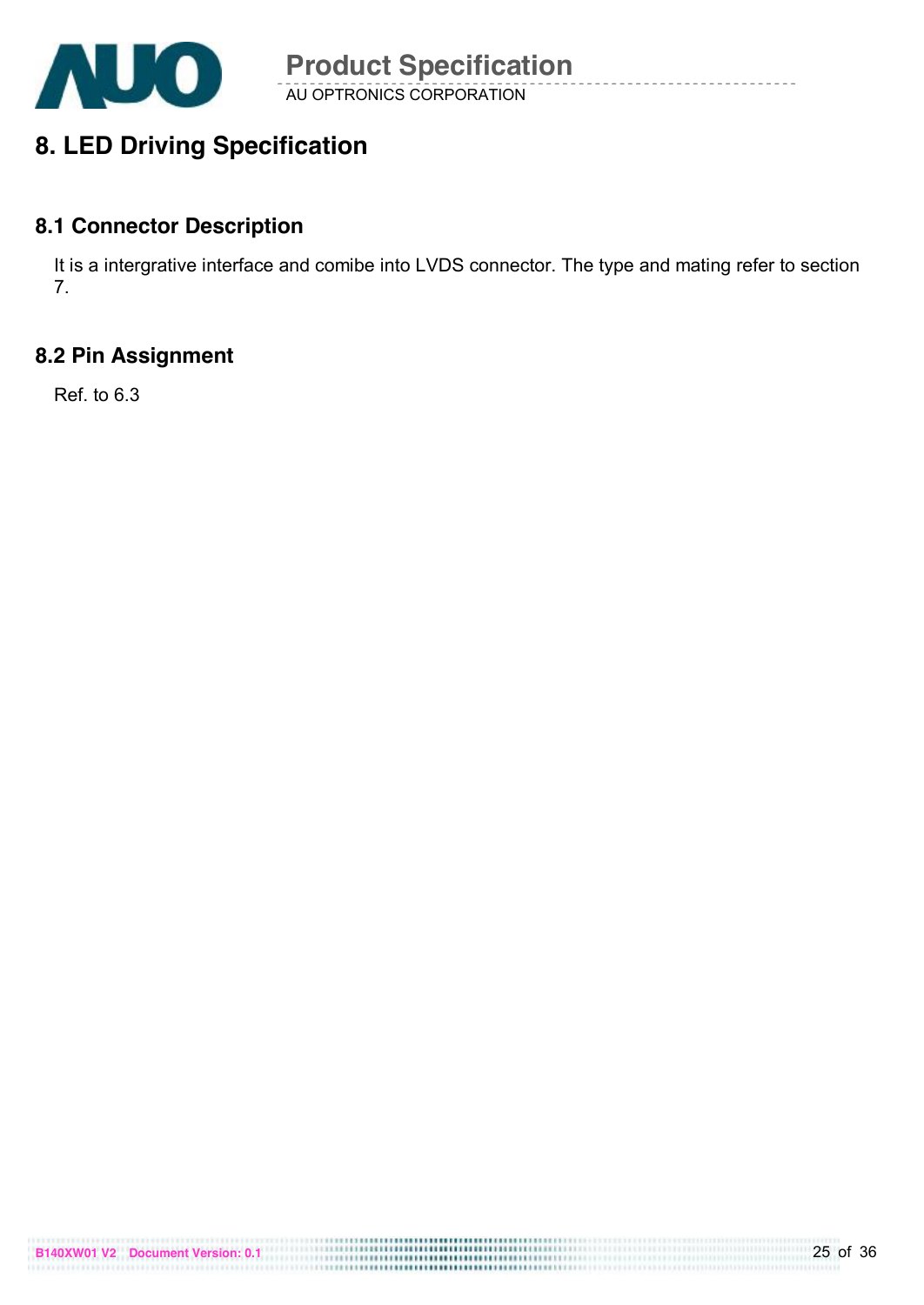

## **9. Vibration and Shock Test**

## **9.1 Vibration Test**

#### **Test Spec:**

|                     | Test method: Non-Operation     |
|---------------------|--------------------------------|
| Acceleration: 1.5 G |                                |
|                     | Frequency: 10 - 500Hz Random   |
| Sweep:              | 30 Minutes each Axis (X, Y, Z) |

## **9.2 Shock Test Spec:**

#### **Test Spec:**

|                   | Test method: Non-Operation          |
|-------------------|-------------------------------------|
|                   | Acceleration: 220 G, Half sine wave |
| Active time: 2 ms |                                     |
| Pulse:            | X.Y.Z one time for each side        |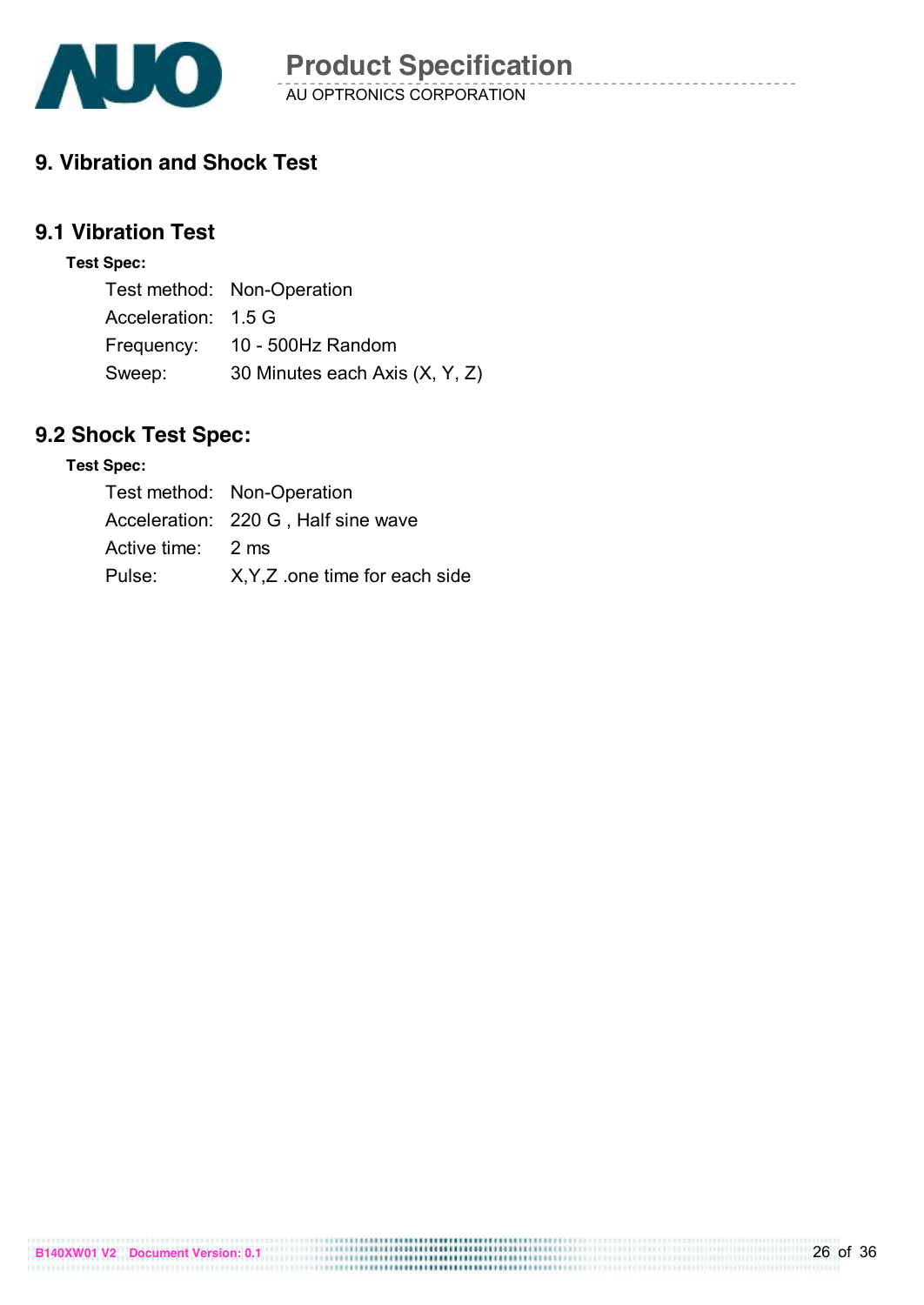

AU OPTRONICS CORPORATION **Product Specification** 

### **10. Reliability**

| <b>Items</b>                                | <b>Required Condition</b>                                           |        |
|---------------------------------------------|---------------------------------------------------------------------|--------|
| <b>Temperature</b><br><b>Humidity Bias</b>  | Ta= 40°C, 90%RH, 300h                                               |        |
| <b>High Temperature</b><br><b>Operation</b> | Ta= $50^{\circ}$ C, Dry, 300h                                       |        |
| <b>Low Temperature</b><br><b>Operation</b>  | $Ta = 0^\circ\text{C}$ , 300h                                       |        |
| <b>High Temperature</b><br><b>Storage</b>   | Ta= $60^{\circ}$ C, 300h                                            |        |
| <b>Low Temperature</b><br><b>Storage</b>    | Ta= $-20^{\circ}$ C, 250h                                           |        |
| <b>Thermal Shock</b><br><b>Test</b>         | Ta=-20 $\degree$ Cto 60 $\degree$ C, Duration at 30 min, 100 cycles |        |
| <b>ESD</b>                                  | Contact: ±8 KV<br>Air: ±15 KV                                       | Note 1 |

**Note1:** According to EN 61000-4-2 , ESD class B: Some performance degradation allowed. No data lost

. Self-recoverable. No hardware failures.

**Remark:** MTBF (Excluding the LED): 30,000 hours with a confidence level 90%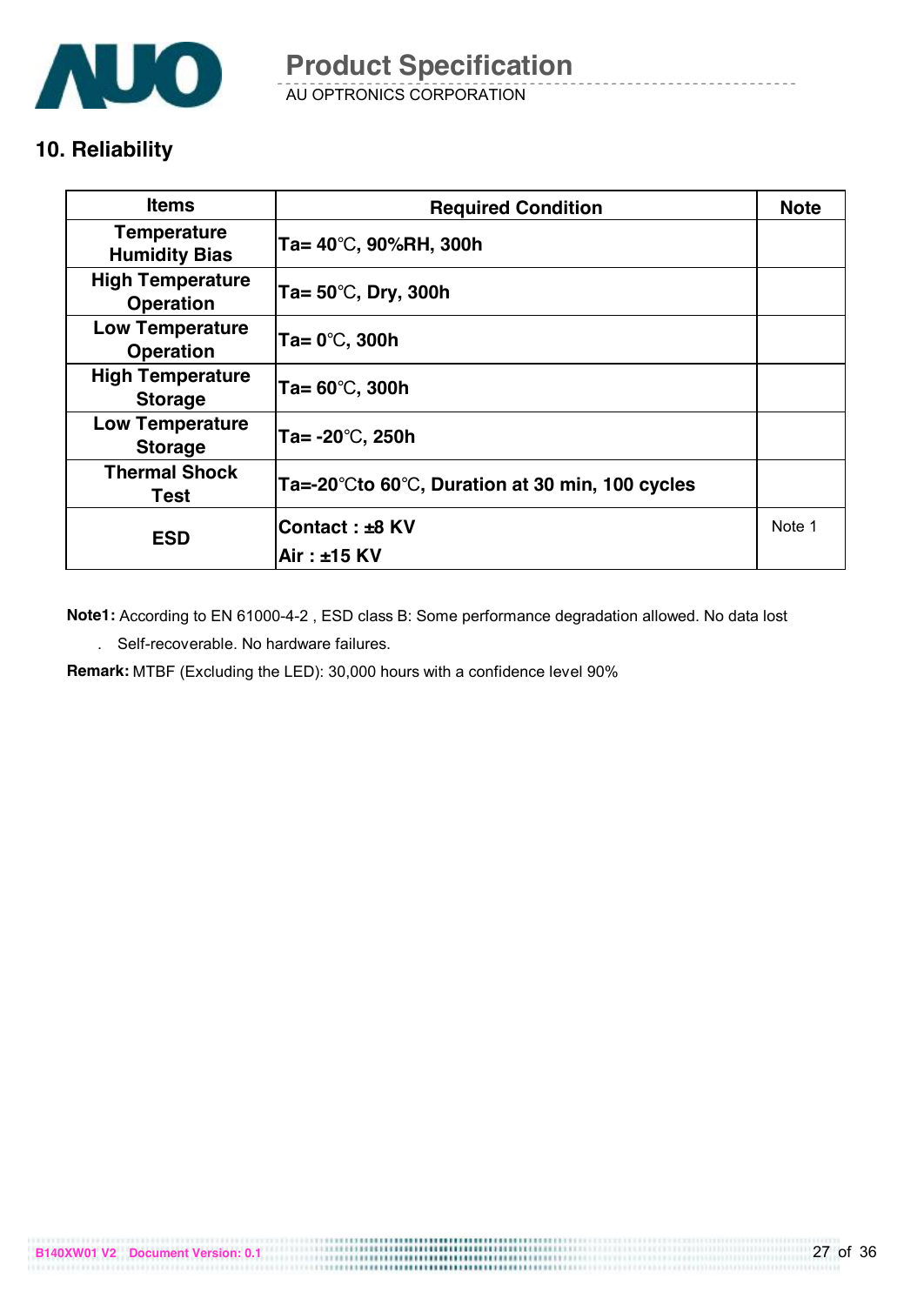

## **11. Mechanical Characteristics**

## **11.1 LCM Outline Dimension**

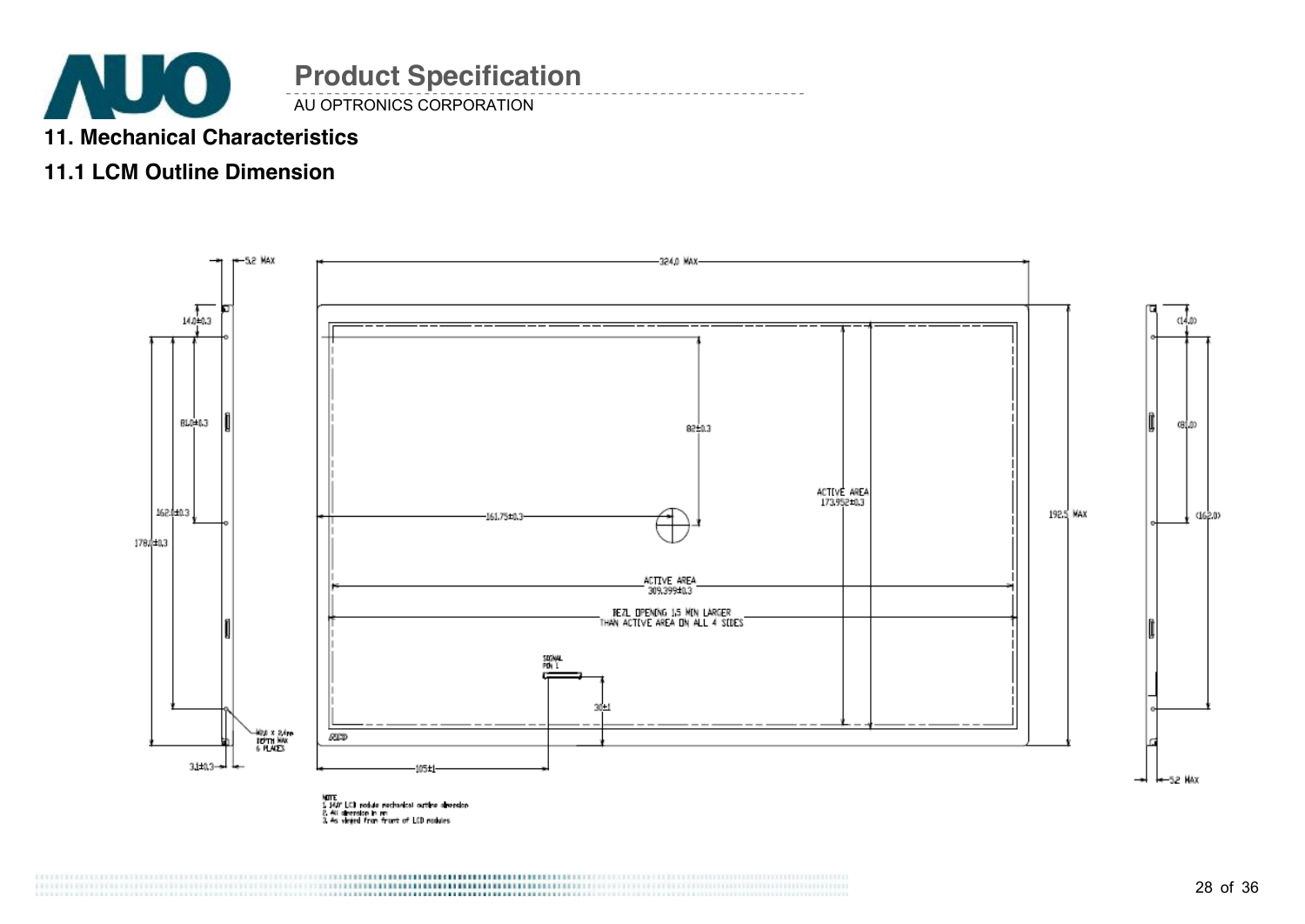

AU OPTRONICS CORPORATION



Note: Prevention IC damage, IC positions not allowed any overlap over these areas.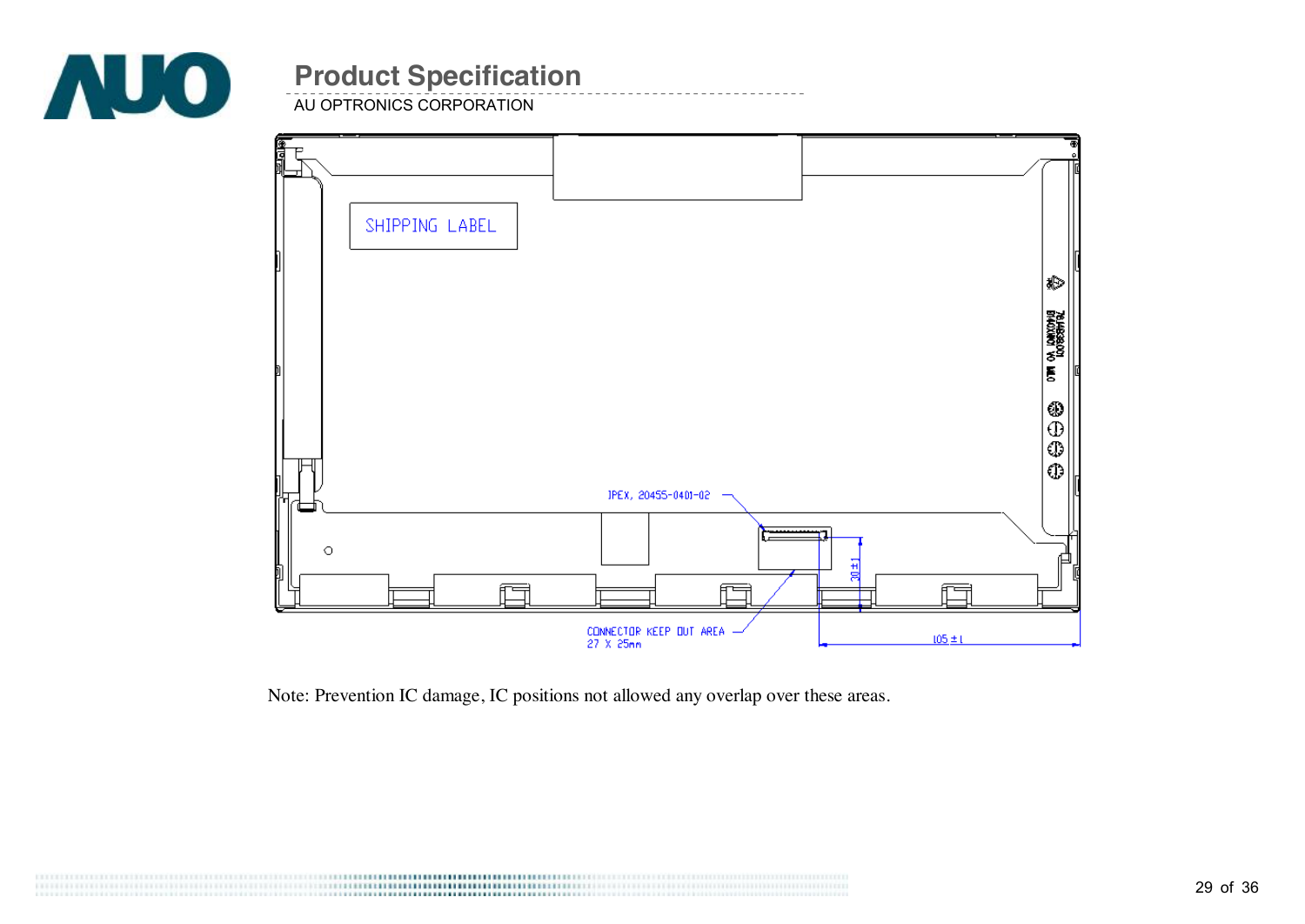

# **Product Specification**

AU OPTRONICS CORPORATION

## **11.2 Screw Hole Depth and Center Position**

Screw hole minimum depth, from side surface = 2.35 mm (See drawing)

Screw hole center location, from front surface =  $3.1 \pm 0.2$ mm (See drawing) Screw Torque: Maximum 2.5 kgf-cm

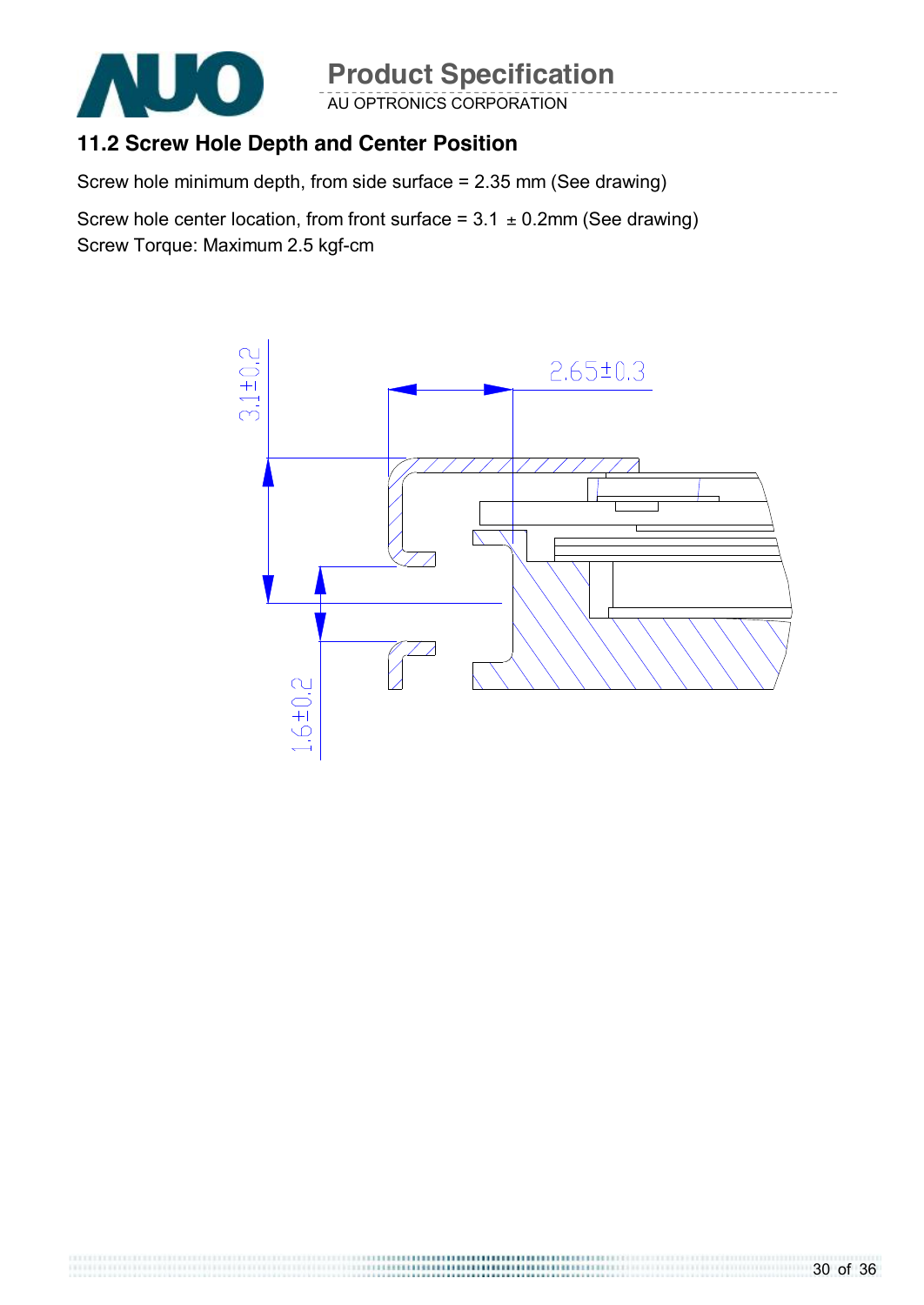

AU OPTRONICS CORPORATION **Product Specification** 

**12. Shipping and Package**

## **12.1 Shipping Label Format**

Size :90 mm(length) ×35mm(width)



Manufactured 08/WW Model No: B140XW01 V2 **AU Optronics** MADE IN CHINA (S01)





 $H/W: 0A$   $F/W:1$ 

| H/W | Source IC      | Gate IC        |
|-----|----------------|----------------|
| 0A  | <b>NOVATEK</b> | <b>NOVATEK</b> |
|     | Raydium        | Raydium        |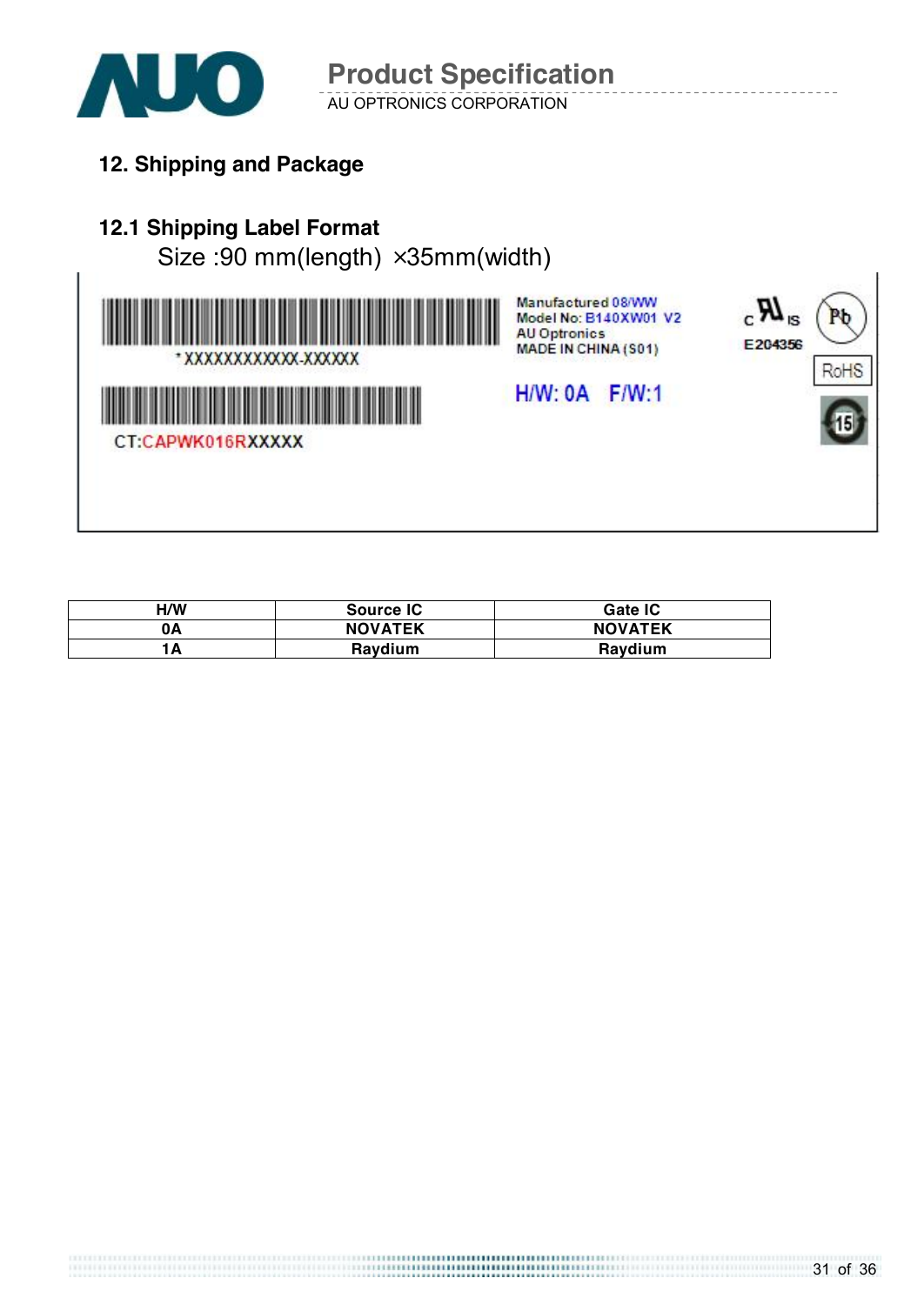

AU OPTRONICS CORPORATION

### **12.2 Carton package**

Carton Label: 80mm \* 40mm



The outside dimension of carton is 454(L)mm\* 376(W)mm\* 302(H)mm, carton and cushion weight are 2200g

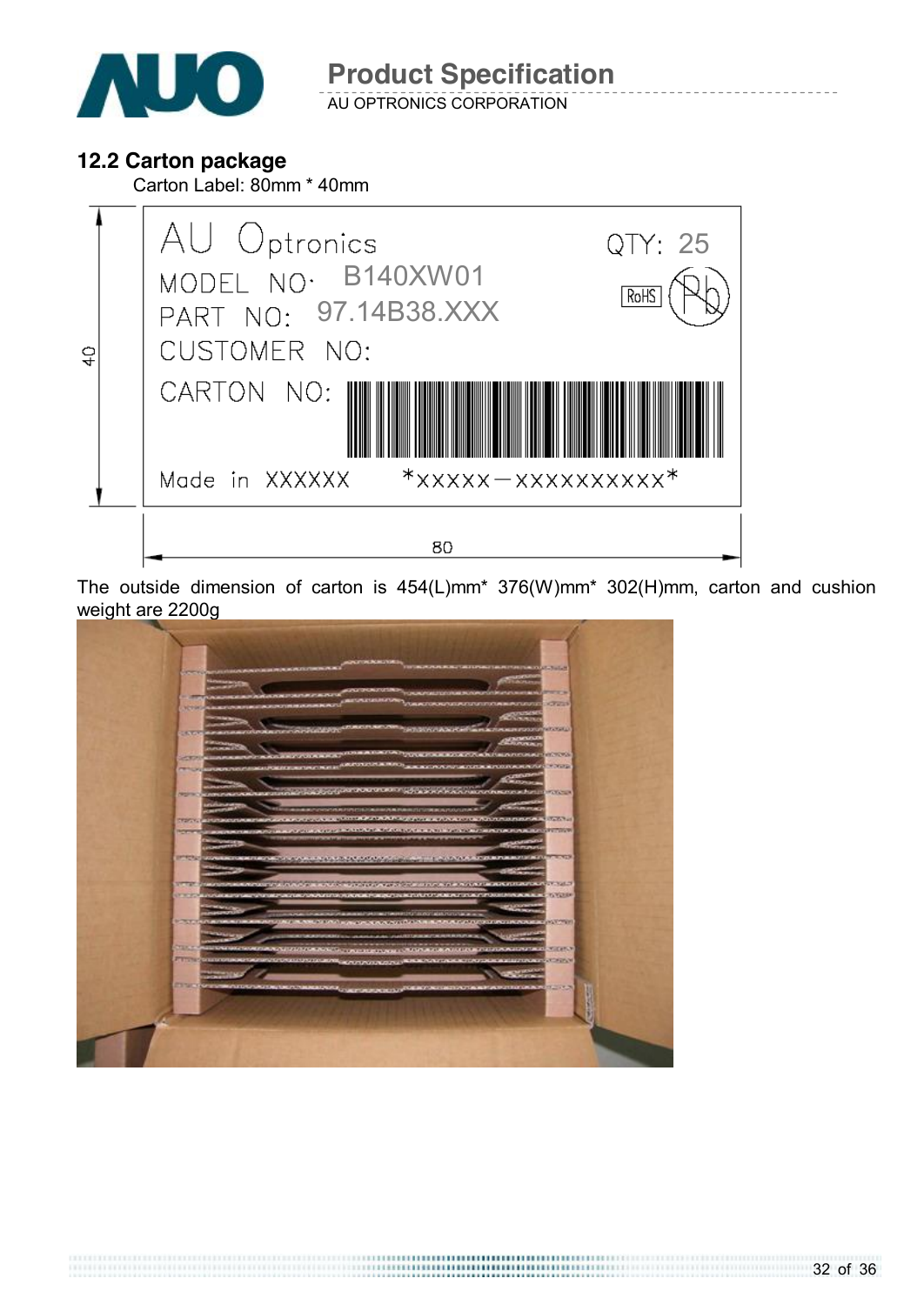

 $\begin{minipage}{.4\linewidth} \begin{tabular}{l} \hline \textbf{11} & \textbf{13} & \textbf{14} & \textbf{15} & \textbf{16} & \textbf{17} & \textbf{18} & \textbf{18} & \textbf{18} & \textbf{18} & \textbf{18} & \textbf{18} & \textbf{18} & \textbf{18} & \textbf{18} & \textbf{18} & \textbf{18} & \textbf{18} & \textbf{18} & \textbf{18} & \textbf{18} & \textbf{18} & \textbf{18} & \textbf{18} & \textbf{1$ 

# **Product Specification**

AU OPTRONICS CORPORATION

### **12.3 Shipping package of palletizing sequence**

The outside dimension of Pallet is 114(L)mm\* 83(W)mm\* 13.8(H)mm By air : 6 \*4 layers, one pallet put 24 boxes, total 600 pcs module. By sea : 6 \*6 layers, one pallet put 36 boxes, total 900 pcs module.

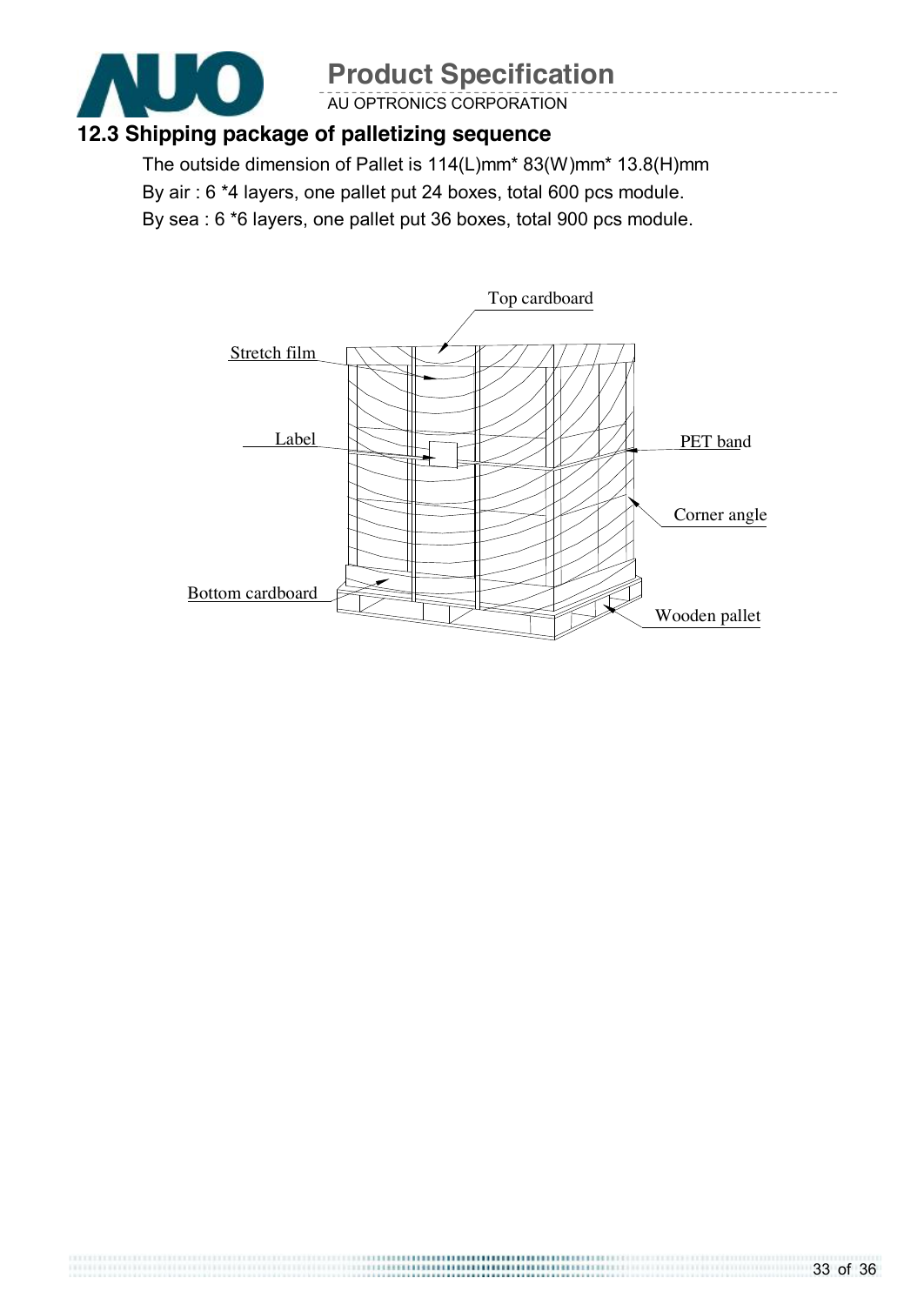

AU OPTRONICS CORPORATION

## **13. Appendix: EDID description**

### **B140XW01 V2 EDID Code**

| <b>Address</b> | <b>FUNCTION</b>                                       | Value      | Value      | <b>Value</b> |
|----------------|-------------------------------------------------------|------------|------------|--------------|
| <b>HEX</b>     |                                                       | <b>HEX</b> | <b>BIN</b> | <b>DEC</b>   |
| 00             | Header                                                | 00         | 00000000   | $\pmb{0}$    |
| 01             |                                                       | FF         | 11111111   | 255          |
| 02             |                                                       | FF         | 11111111   | 255          |
| 03             |                                                       | FF         | 11111111   | 255          |
| 04             |                                                       | FF         | 11111111   | 255          |
| 05             |                                                       | FF         | 11111111   | 255          |
| 06             |                                                       | FF         | 11111111   | 255          |
| 07             |                                                       | $00\,$     | 00000000   | $\pmb{0}$    |
| 08             | EISA Manuf. Code LSB                                  | 06         | 00000110   | 6            |
| 09             | Compressed ASCII                                      | AF         | 10101111   | 175          |
| 0A             | Product Code                                          | BC         | 10111100   | 188          |
| 0B             | hex, LSB first                                        | 12         | 00010010   | 18           |
| 0C             | 32-bit ser #                                          | $00\,$     | 00000000   | $\pmb{0}$    |
| 0D             |                                                       | $00\,$     | 00000000   | $\pmb{0}$    |
| 0E             |                                                       | $00\,$     | 00000000   | $\pmb{0}$    |
| 0F             |                                                       | $00\,$     | 00000000   | 0            |
| 10             | Week of manufacture                                   | 01         | 00000001   | 1            |
| 11             | Year of manufacture                                   | 12         | 00010010   | 18           |
| 12             | EDID Structure Ver.                                   | 01         | 00000001   | 1            |
| 13             | EDID revision #                                       | 03         | 00000011   | 3            |
| 14             | Video input def. (digital I/P, non-TMDS, CRGB)        | 80         | 10000000   | 128          |
| 15             | Max H image size<br>(rounded to cm)                   | 1F         | 00011111   | 31           |
| 16             | Max V image size (rounded to cm)                      | 11         | 00010001   | 17           |
| 17             | <b>Display Gamma</b><br>$( = (gamma * 100) - 100)$    | 78         | 01111000   | 120          |
| 18             | Feature support (no DPMS, Active OFF, RGB, tmg Blk#1) | 0A         | 00001010   | 10           |
| 19             | Red/green low bits (Lower 2:2:2:2 bits)               | 45         | 01000101   | 69           |
| 1A             | Blue/white low bits (Lower 2:2:2:2 bits)              | 25         | 00100101   | 37           |
| 1B             | Red x<br>(Upper 8 bits)                               | 9C         | 10011100   | 156          |
| 1C             | Red y/ highER 8 bits                                  | 5B         | 01011011   | 91           |
| 1D             | Green x                                               | 55         | 01010101   | 85           |
| 1E             | Green y                                               | 9C         | 10011100   | 156          |
| 1F             | Blue x                                                | 27         | 00100111   | 39           |
| 20             | Blue y                                                | 19         | 00011001   | 25           |
| 21             | White x                                               | 50         | 01010000   | 80           |
| 22             | White y                                               | 54         | 01010100   | 84           |
| 23             | Established timing 1                                  | 00         | 00000000   | $\mathsf 0$  |
| 24             | Established timing 2                                  | 00         | 00000000   | 0            |
| 25             | Established timing 3                                  | $00\,$     | 00000000   | $\mathbf 0$  |
| 26             | Standard timing #1                                    | 01         | 00000001   | 1            |
| 27             |                                                       | 01         | 00000001   | 1            |
| 28             | Standard timing #2                                    | 01         | 00000001   | 1            |
| 29             |                                                       | 01         | 00000001   | 1            |

34 of 36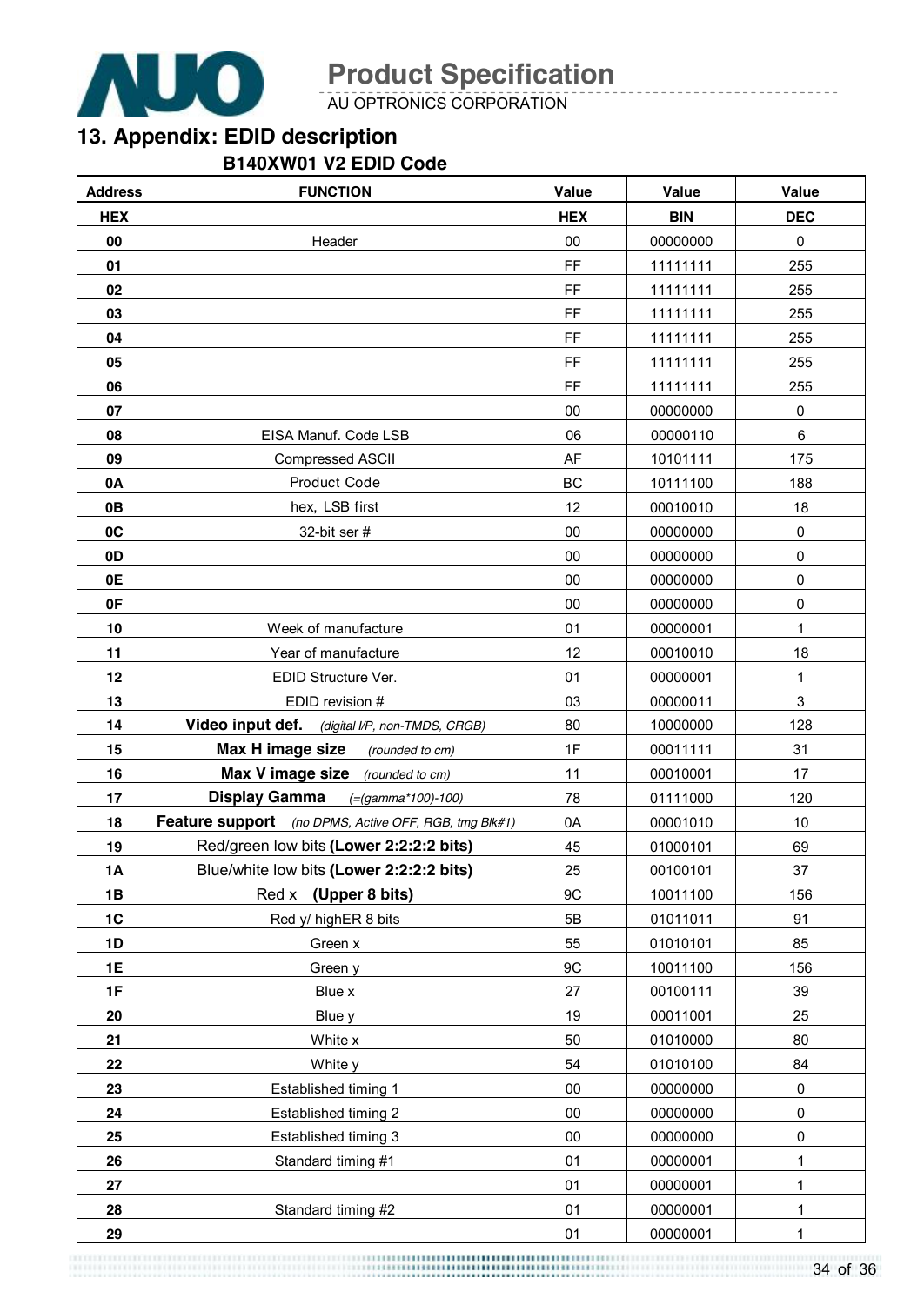

AU OPTRONICS CORPORATION

| 2A       | Standard timing #3                                                                   | 01               | 00000001             | 1           |
|----------|--------------------------------------------------------------------------------------|------------------|----------------------|-------------|
| 2B       |                                                                                      | 01               | 00000001             | $\mathbf 1$ |
| 2C       | Standard timing #4                                                                   | 01               | 00000001             | 1           |
| 2D       |                                                                                      | 01               | 00000001             | 1           |
| 2E       | Standard timing #5                                                                   | 01               | 00000001             | 1           |
| 2F       |                                                                                      | 01               | 00000001             | 1           |
| 30       | Standard timing #6                                                                   | 01               | 00000001             | 1           |
| 31       |                                                                                      | 01               | 00000001             | 1           |
| 32       | Standard timing #7                                                                   | 01               | 00000001             | 1           |
| 33       |                                                                                      | 01               | 00000001             | 1           |
| 34       | Standard timing #8                                                                   | 01               | 00000001             | 1           |
| 35       |                                                                                      | 01               | 00000001             | 1           |
| 36       | <b>LSB</b><br>Pixel Clock/10000                                                      | 12               | 00010010             | 18          |
| 37       | Pixel Clock/10000<br><b>USB</b>                                                      | 1B               | 00011011             | 27          |
| 38       | Horz active Lower 8bits                                                              | 56               | 01010110             | 86          |
| 39       | Horz blanking Lower 8bits                                                            | 46               | 01000110             | 70          |
| 3A       | HorzAct:HorzBlnk<br>Upper 4:4 bits                                                   | 50               | 01010000             | 80          |
| 3B       | <b>Lower 8bits</b><br><b>Vertical Active</b>                                         | 00               | 00000000             | $\pmb{0}$   |
| 3C       | <b>Lower 8bits</b><br><b>Vertical Blanking</b>                                       | 23               | 00100011             | 35          |
| 3D       | Vert Act: Vertical Blanking<br>(upper 4:4 bit)                                       | 30               | 00110000             | 48          |
| 3E       | HorzSync. Offset                                                                     | 30               | 00110000             | 48          |
| 3F       | HorzSync.Width                                                                       | 20               | 00100000             | 32          |
| 40       | VertSync.Offset: VertSync.Width                                                      | 36               | 00110110             | 54          |
| 41       | Horz‖ Sync Offset/Width Upper 2bits                                                  | 00               | 00000000             | $\mathbf 0$ |
| 42       | Horizontal Image Size Lower 8bits                                                    | 35               | 00110101             | 53          |
| 43       | Vertical Image Size Lower 8bits                                                      | <b>AD</b>        | 10101101             | 173         |
| 44       | Horizontal & Vertical Image Size (upper 4:4 bits)                                    | 10               | 00010000             | 16          |
| 45       | Horizontal Border (zero for internal LCD)<br>Vertical Border (zero for internal LCD) | 00               | 00000000             | 0           |
| 46       | Signal (non-intr, norm, no stero, sep sync, neg pol)                                 | $00\,$           | 00000000             | 0           |
| 47       |                                                                                      | 18               | 00011000             | 24          |
| 48       | Detailed timing/monitor                                                              | $00\,$           | 00000000             | $\pmb{0}$   |
| 49<br>4A | descriptor #2                                                                        | $00\,$<br>$00\,$ | 00000000<br>00000000 | 0           |
| 4B       |                                                                                      | 0F               | 00001111             | 0<br>15     |
| 4C       |                                                                                      | 00               | 00000000             | $\pmb{0}$   |
| 4D       |                                                                                      | 00               | 00000000             | $\pmb{0}$   |
| 4E       |                                                                                      | $00\,$           | 00000000             | 0           |
| 4F       |                                                                                      | $00\,$           | 00000000             | 0           |
| 50       |                                                                                      | 00               | 00000000             | 0           |
| 51       |                                                                                      | 00               | 00000000             | $\pmb{0}$   |
| 52       |                                                                                      | $00\,$           | 00000000             | 0           |
| 53       |                                                                                      | $00\,$           | 00000000             | 0           |
| 54       |                                                                                      | $00\,$           | 00000000             | 0           |
| 55       |                                                                                      | $00\,$           | 00000000             | $\pmb{0}$   |
| 56       |                                                                                      | 00               | 00000000             | 0           |
| 57       |                                                                                      | 00               | 00000000             | $\pmb{0}$   |
| 58       |                                                                                      | 00               | 00000000             | $\pmb{0}$   |

35 of 36